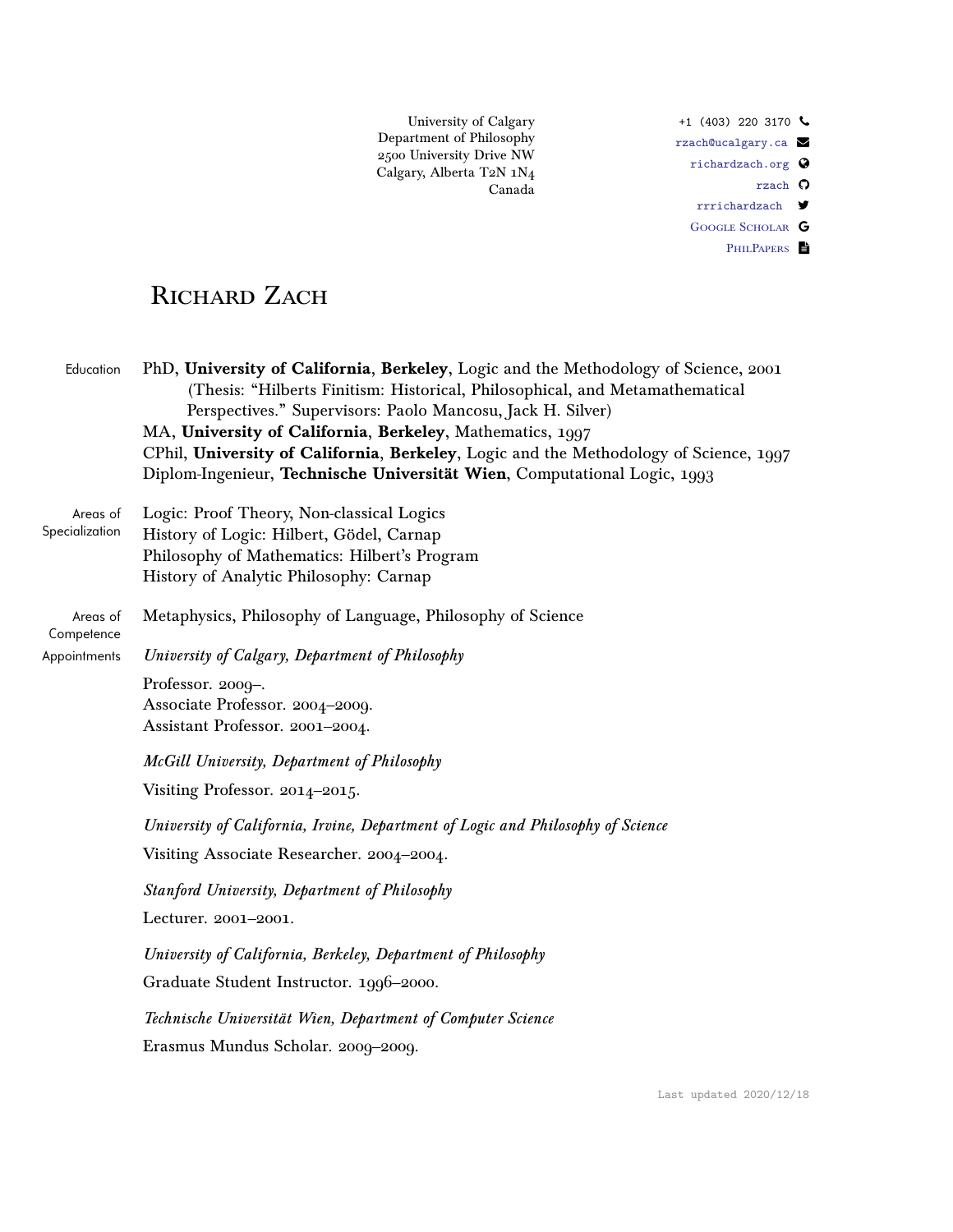Lecturer. 1995–2000.

Awards Annual Fellowship, Calgary Institute for the Humanities, 2013–2014. Annual Fellowship, Calgary Institute for the Humanities, 2006–2007. Visiting Fellowship, Department of Logic and Philosophy of Science, University of California, Irvine, 2004. Canadian Hunter Young Innovator Award, University of Calgary, 2003. Mabelle McLeod Lewis Memorial Fellowship, , 1999–2000. The Berkeley Fellowship for Graduate Study, University of California, Berkeley, 1994–1999. Kurt Gödel Fellowship for Study Abroad, Austrian Ministry of Science, 1994–1995.

# Editor [Ergo](https://www.ergophiljournal.org/), Area Editor. 2019-.

[Philosophia Mathematica](https://academic.oup.com/philmat), Editor. 2019–. [Journal for the History of Analytic Philosophy](https://jhaponline.org/), Founding Editor. 2010–. [Open Logic Project](http://openlogicproject.org/), Main Instigator. 2013–. [The Collected Works of Rudolf Carnap](http://rudolfcarnap.org/), Editor. 2006–. [Studia Logica](http://www.studialogica.org/), Associate Editor. 2006–. [Stanford Encyclopedia of Philosophy](https://plato.stanford.edu/), Subject Editor, History of Logic. 2005–. [Hilbert-Bernays Project](http://wirth.bplaced.net/p/hilbertbernays/), Advisory Board Member. 2008–. [Paul Bernays Project](http://www.phil.cmu.edu/projects/bernays/), Editorial Board Member. 2000–. [The Review of Symbolic Logic](https://www.cambridge.org/core/journals/review-of-symbolic-logic), Founding Editor. 2007–2013.

#### Publications Books

- 5. Mancosu, Paolo, Sergio Galvan, and Richard Zach (2021). An Introduction to Proof Theory: Normalization, Cut-Elimination, and Consistency Proofs. Oxford: Oxford University Press.
- 4. Magnus, P. D., Tim Button, J. Robert Loftis, Aaron Thomas-Bolduc, Robert Trueman, and Richard Zach (2019). Forall x: Calgary Remix. An Introduction to Formal Logic. LINK.
- 3. Zach, Richard (2019a). Boxes and Diamonds. An Open Introduction to Modal Logic. [link.](https://bd.openlogicproject.org/)
- 2. Zach, Richard (2019d). Incompleteness and Computability. An Open Introduction to Gödel's Theorems. LINK.
- 1. Zach, Richard (2019g). Sets, Logic, Computation: An Open Introduction to Metalogic. [link.](https://slc.openlogicproject.org/)

#### Editions

1. Carnap, Rudolf (2019a). *Early Writings*. Ed. by A. W. Carus, Michael Friedman, Wolfgang Kienzler, Alan Richardson, and Sven Schlotter. The Collected Works of Rudolf Carnap 1. Oxford: Oxford University Press.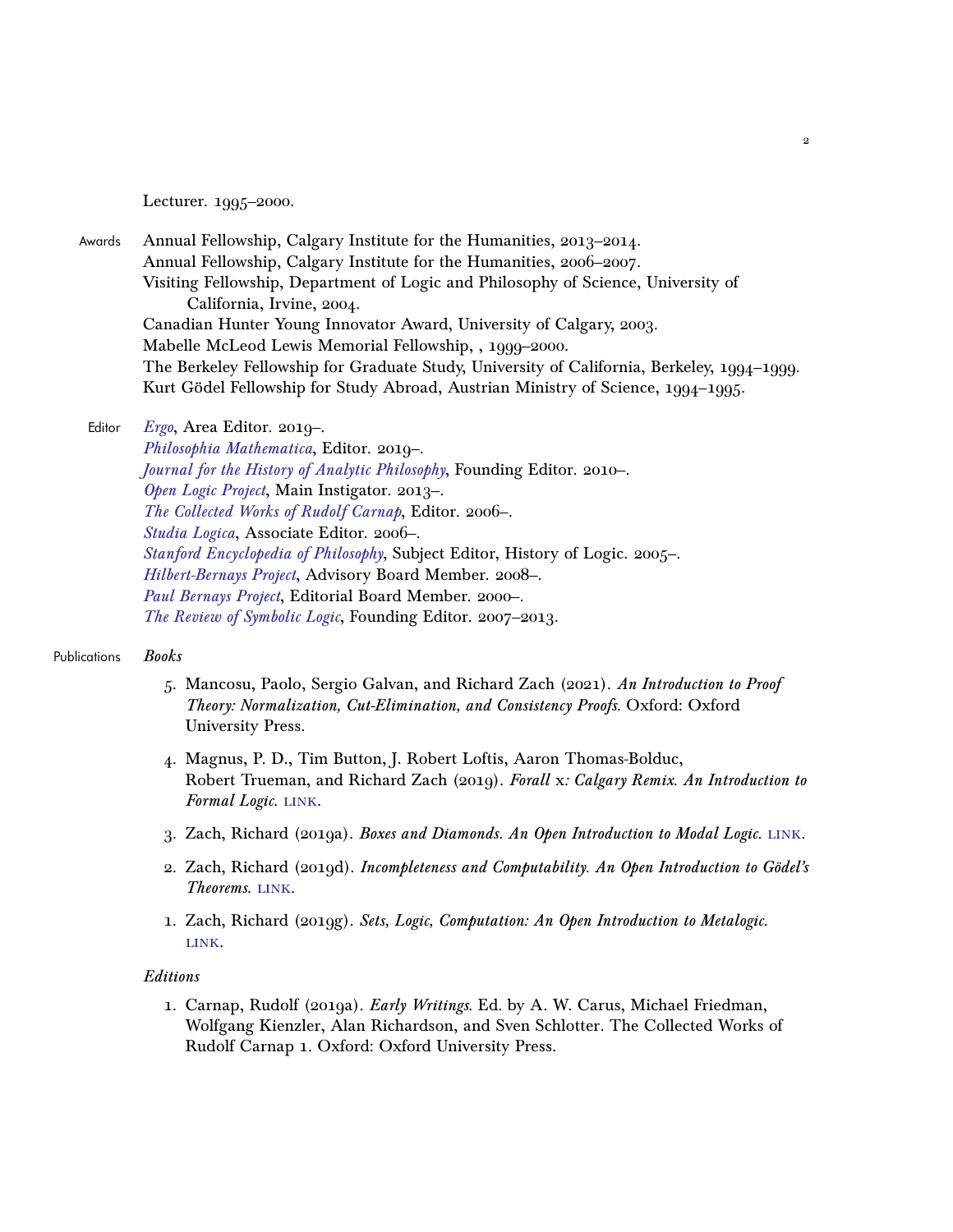#### Journal Articles

- 23. Burns, Samara and Richard Zach (2020). "Cut-Free Completeness for Modular Hypersequent Calculi for Modal Logics K, T, and  $D^{\prime\prime}$ . Review of Symbolic Logic. poi: [10.1017/S1755020320000180](https://doi.org/10.1017/S1755020320000180).
- 22. Zach, Richard (2020). "Cut Elimination and Normalization for Generalized Single and Multi-Conclusion Sequent and Natural Deduction Calculi". Review of Symbolic Logic. DOI: [10.1017/S1755020320000015](https://doi.org/10.1017/S1755020320000015).
- 21. Zach, Richard (2018a). "Non-Analytic Tableaux for Chellas's Conditional Logic CK and Lewis's Logic of Counterfactuals VC". Australasian Journal of Logic  $15(3)$ , 609–628. doi: [10.26686/ajl.v15i3.4780](https://doi.org/10.26686/ajl.v15i3.4780). philpapers: [ZACNTF](https://philpapers.org/rec/ZACNTF).
- 20. Zach, Richard (2018b). "Rumfitt on Truth-Grounds, Negation, and Vagueness". Philosophical Studies 175(8), 2079-2089. DOI: [10.1007/s11098-018-1114-7](https://doi.org/10.1007/s11098-018-1114-7). PHILPAPERS: [ZACROT-3](https://philpapers.org/rec/ZACROT-3). LINK.
- 19. Schiemer, Georg, Richard Zach, and Erich Reck (2017). "Carnap's Early Metatheory: Scope and Limits". Synthese  $194(1)$ , 33-65. DOI: [10.1007/s11229-015-0877-z](https://doi.org/10.1007/s11229-015-0877-z). philpapers: [SCHCEM-3](https://philpapers.org/rec/SCHCEM-3). [citations: 5](https://scholar.google.com/scholar?cites=11895416465215659052)
- 18. Zach, Richard (2016b). "Natural Deduction for the Sheffer Stroke and Peirce's Arrow (and Any Other Truth-Functional Connective)". Journal of Philosophical Logic 45(2), 183–197. doi: [10.1007/s10992-015-9370-x](https://doi.org/10.1007/s10992-015-9370-x). philpapers: [ZACNDF](https://philpapers.org/rec/ZACNDF). [citations: 1](https://scholar.google.com/scholar?cites=7700562534442313606)
- 17. Mancosu, Paolo and Richard Zach (2015). "Heinrich Behmann's 1921 Lecture on the Decision Problem and the Algebra of Logic". Bulletin of Symbolic Logic 21(2), 164–187. doi: [10.1017/bsl.2015.10](https://doi.org/10.1017/bsl.2015.10). philpapers: [ZACHB](https://philpapers.org/rec/ZACHB). [citations: 4](https://scholar.google.com/scholar?cites=2784135096858806847,14902288454561720452)
- 16. Serchuk, Phil, Ian Hargreaves, and Richard Zach (2011). "Vagueness, Logic and Use: Four Experimental Studies on Vagueness". *Mind and Language*  $26(5)$ , 540–573. DOI: [10.1111/j.1468-0017.2011.01430.x](https://doi.org/10.1111/j.1468-0017.2011.01430.x). philpapers: [SERVLA](https://philpapers.org/rec/SERVLA). [citations: 48](https://scholar.google.com/scholar?cites=5140734606960703022)
- 15. Baaz, Matthias, Norbert Preining, and Richard Zach (2007). "First-Order Gödel Logics". Annals of Pure and Applied Logic  $147(1-2)$ , 23-47. DOI: [10.1016/j.apal.2007.03.001](https://doi.org/10.1016/j.apal.2007.03.001). philpapers: [ZACFGL](https://philpapers.org/rec/ZACFGL). [citations: 66](https://scholar.google.com/scholar?cites=2488652346389662158,16722118232164098457)
- 14. Moser, Georg and Richard Zach (2006b). "The Epsilon Calculus and Herbrand Complexity". Studia Logica 82(1), 133-155. DOI: [10.1007/s11225-006-6610-7](https://doi.org/10.1007/s11225-006-6610-7). philpapers: [MOSTEC-3](https://philpapers.org/rec/MOSTEC-3). [citations: 34](https://scholar.google.com/scholar?cites=11126437231550653564,15519479678456966453)
- 13. Zach, Richard (2004a). "Decidability of Quantified Propositional Intuitionistic Logic and S<sub>4</sub> on Trees of Height and Arity  $\leq \omega$ ". *Journal of Philosophical Logic* 33(2), 155–164. doi: [10.1023/B:LOGI.0000021744.10237.d0](https://doi.org/10.1023/B:LOGI.0000021744.10237.d0). philpapers: [ZACDOQ](https://philpapers.org/rec/ZACDOQ). [citations: 6](https://scholar.google.com/scholar?cites=15184825758825835157,15198214561219081821)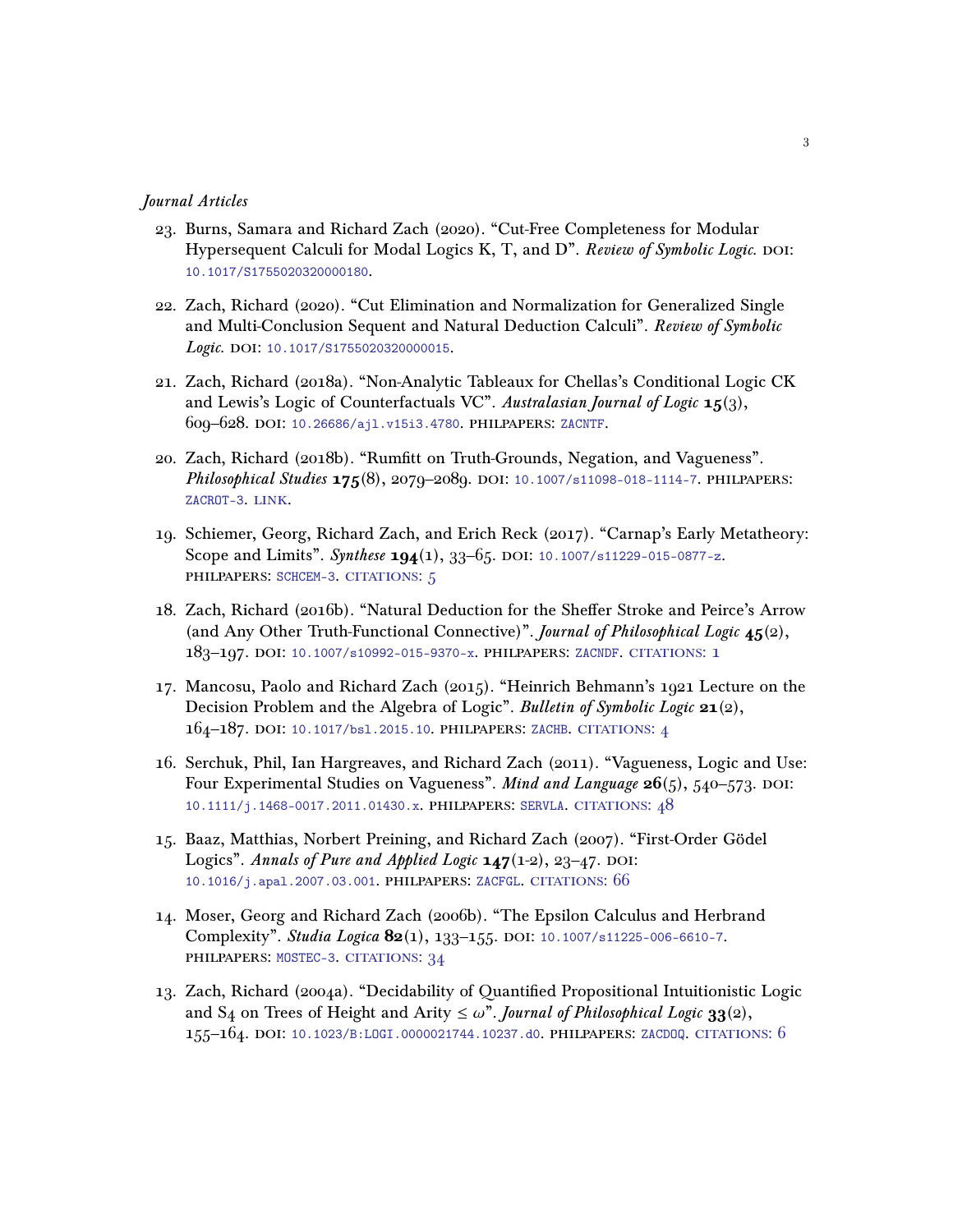- 12. Zach, Richard (2004b). "Hilbert's 'Verunglückter Beweis', the First Epsilon Theorem, and Consistency Proofs". History and Philosophy of Logic  $25(2)$ , 79-94. DOI: [10.1080/01445340310001606930](https://doi.org/10.1080/01445340310001606930). philpapers: [RICHV](https://philpapers.org/rec/RICHV). [citations: 20](https://scholar.google.com/scholar?cites=7640018938190008334,12528057930483119998)
- 11. Zach, Richard (2004c). "Le quantificateur effini, la descente infinie et les preuves de consistance de Gauthier". Philosophiques 31, 221-224. DOI: [10.7202/008942ar](https://doi.org/10.7202/008942ar). philpapers: [ZACLQE](https://philpapers.org/rec/ZACLQE). [citations: 1](https://scholar.google.com/scholar?cites=8963922692048098406)
- 10. Zach, Richard (2003b). "The Practice of Finitism: Epsilon Calculus and Consistency Proofs in Hilbert's Program". Synthese  $137(1/2)$ , 211–259. DOI: [10.1023/A:1026247421383](https://doi.org/10.1023/A:1026247421383). philpapers: [ZACTPO](https://philpapers.org/rec/ZACTPO). [citations: 63](https://scholar.google.com/scholar?cites=16594370022665861838)
- 9. Zach, Richard (1999a). "Completeness before Post: Bernays, Hilbert, and the Development of Propositional Logic". Bulletin of Symbolic Logic  $5(3)$ , 331–366. DOI: [10.2307/421184](https://doi.org/10.2307/421184). philpapers: [ZACCBP](https://philpapers.org/rec/ZACCBP). [citations: 90](https://scholar.google.com/scholar?cites=5523213711320200321,17408915852199611598)
- 8. Baaz, Matthias, Christian G. Fermüller, Gernot Salzer, and Richard Zach (1998). "Labeled Calculi and Finite-Valued Logics". Studia Logica  $61(1)$ , 7–33. DOI: [10.1023/A:1005022012721](https://doi.org/10.1023/A:1005022012721). philpapers: [BAALCA](https://philpapers.org/rec/BAALCA). [citations: 53](https://scholar.google.com/scholar?cites=515623037569117347,6617951524360595549)
- 7. Baaz, Matthias and Richard Zach (1998b). "Note on Generalizing Theorems in Algebraically Closed Fields". Archive for Mathematical Logic  $37(5-6)$ , 297-307. DOI: [10.1007/s001530050100](https://doi.org/10.1007/s001530050100). philpapers: [BAANOG](https://philpapers.org/rec/BAANOG). [citations: 2](https://scholar.google.com/scholar?cites=11978194833734495932)
- 6. Zach, Richard (1998). "Numbers and Functions in Hilbert's Finitism". Taiwanese Journal for Philosophy and History of Science 10, 33–60. PHILPAPERS: [ZACNAF](https://philpapers.org/rec/ZACNAF). [citations: 23](https://scholar.google.com/scholar?cites=2921933553010301318)
- 5. Baaz, Matthias, Alexander Leitsch, and Richard Zach (1996a). "Completeness of a First-Order Temporal Logic with Time-Gaps". Theoretical Computer Science 160(1-2), 241–270. doi: [10.1016/0304-3975\(95\)00107-7](https://doi.org/10.1016/0304-3975(95)00107-7). philpapers: [BAACOA](https://philpapers.org/rec/BAACOA). [citations: 34](https://scholar.google.com/scholar?cites=11003778821934401917)
- 4. Baaz, Matthias and Richard Zach (1995b). "Generalizing Theorems in Real Closed Fields". Annals of Pure and Applied Logic  $75(1-2)$ ,  $3-23$ . DOI: [10.1016/0168-0072\(94\)00054-7](https://doi.org/10.1016/0168-0072(94)00054-7). philpapers: [BAAGTI](https://philpapers.org/rec/BAAGTI). [citations: 17](https://scholar.google.com/scholar?cites=17723187883943432684)
- 3. Baaz, Matthias, Christian G. Fermüller, and Richard Zach (1994). "Elimination of Cuts in First-Order Finite-Valued Logics". Journal of Information Processing and Cybernetics EIK  $29(6)$ , 333-355. PHILPAPERS: [BAAEOC](https://philpapers.org/rec/BAAEOC). LINK.
- 2. Baaz, Matthias, Christian G. Fermüller, and Richard Zach (1993a). "Dual Systems of Sequents and Tableaux for Many-Valued Logics". Bulletin of the EATCS 51, 192-197. philpapers: [BAADSO](https://philpapers.org/rec/BAADSO). [citations: 33](https://scholar.google.com/scholar?cites=6791592744025234472,3229918405423554796)
- 1. Baaz, Matthias and Richard Zach (1992). "Note on Calculi for a Three-Valued Logic for Logic Programming". Bulletin of the EATCS 48, 157–164.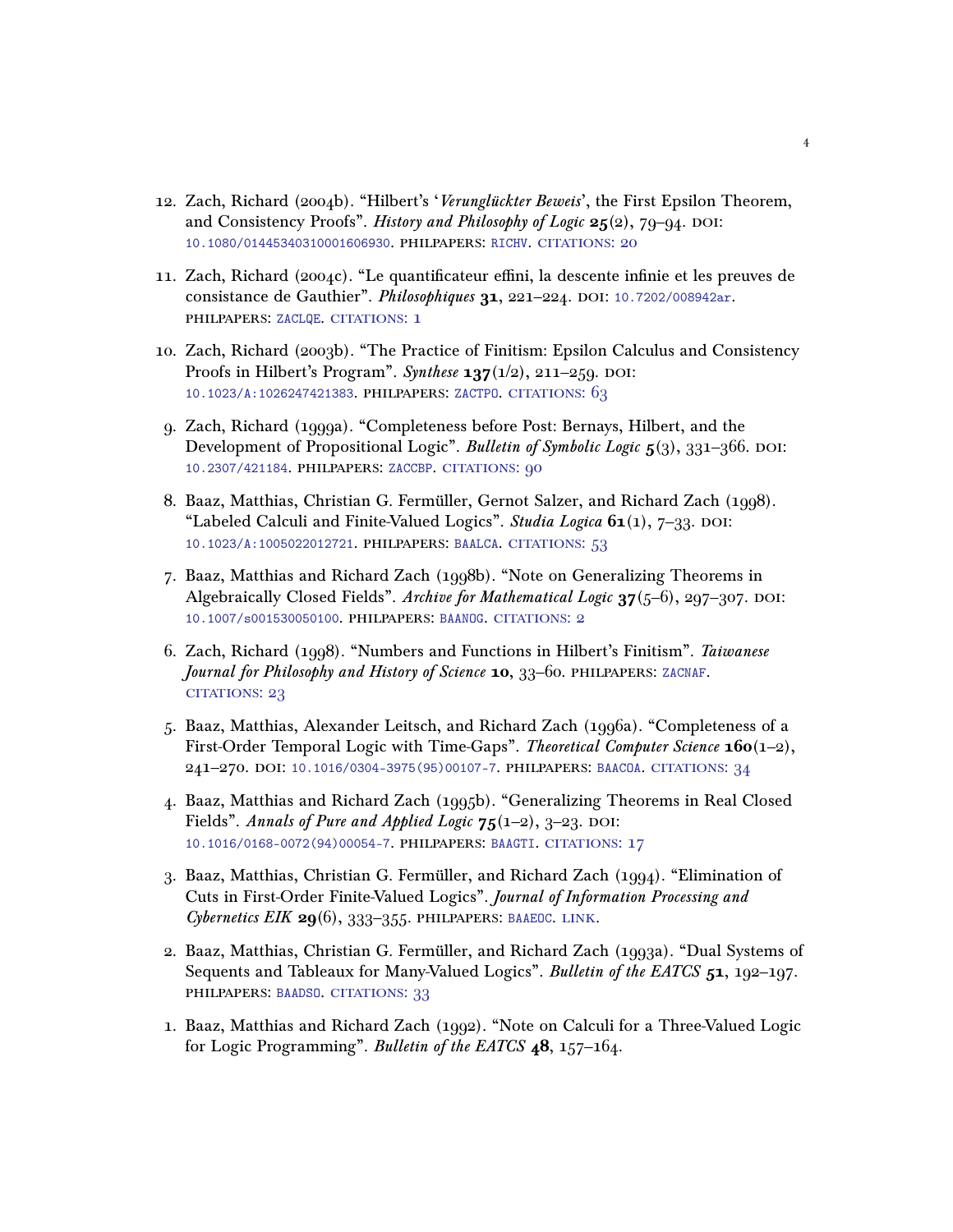#### Book Chapters

- 24. Avigad, Jeremy and Richard Zach (2019). "The Epsilon Calculus". In: Stanford Encyclopedia of Philosophy. Ed. by Edward N. Zalta. Summer 2019. philpapers: [AVITEC-2](https://philpapers.org/rec/AVITEC-2). [link.](https://plato.stanford.edu/entries/epsilon-calculus/) [citations: 53](https://scholar.google.com/scholar?cites=1276439175304434383)
- 23. Mancosu, Paolo and Richard Zach (2019). "Introduction to Heinrich Behmann's "Problème de la décision et algebre de la logique" (1921)". In: Anthologie de la calculabilité: Naissance et développements de la théorie de la calculabilité des années 1920 à 1970. Ed. by Jean Mosconi and Michel Bourdeau. Paris: Cassini.
- 22. Zach, Richard (2019c). "Hilbert's Program". In: Stanford Encyclopedia of Philosophy. Ed. by Edward N. Zalta. Summer 2019. philpapers: [ZACHP-3](https://philpapers.org/rec/ZACHP-3). [link.](https://plato.stanford.edu/entries/hilbert-program/) [citations: 164](https://scholar.google.com/scholar?cites=16223060822071475036,17086294001004940509,12636435699377344782)
- 21. Zach, Richard (2019h). "The Significance of the Curry-Howard Isomorphism". In: Philosophy of Logic and Mathematics. Proceedings of the 41st International Ludwig Wittgenstein Symposium. Ed. by Gabriele M. Mras, Paul Weingartner, and Bernhard Ritter. Publications of the Austrian Ludwig Wittgenstein Society, New Series 26. Berlin: De Gruyter, pp. 313-325. DOI: [10.1515/9783110657883-018](https://doi.org/10.1515/9783110657883-018). philpapers: [RICTSO-41](https://philpapers.org/rec/RICTSO-41).
- 20. Zach, Richard (2017b). "Semantics and Proof Theory of the Epsilon Calculus". In: Logic and Its Applications. ICLA 2017. Ed. by Sujata Ghosh and Sanjiva Prasad. LNCS 10119. Berlin, Heidelberg: Springer, pp. 27-47. DOI: 10.1007/978-3-662-54069-5<sub>-4</sub>. philpapers: [ZACSAP](https://philpapers.org/rec/ZACSAP). [citations: 2](https://scholar.google.com/scholar?cites=9711110530396170043)
- 19. Mancosu, Paolo, Richard Zach, and Calixto Badesa (2009). "The Development of Mathematical Logic from Russell to Tarski: 1900–1935". In: The Development of Modern Logic. Ed. by Leila Haaparanta. New York and Oxford: Oxford University Press, pp. 324-478. DOI: [10.1093/acprof:oso/9780195137316.003.0029](https://doi.org/10.1093/acprof:oso/9780195137316.003.0029). PHILPAPERS: [MANTDO-2](https://philpapers.org/rec/MANTDO-2). CITATIONS: 68
- 18. Baaz, Matthias and Richard Zach (2008). "Effective Finite-Valued Approximations of General Propositional Logics". In: Pillars of Computer Science: Essays Dedicated to Boris (Boaz) Trakhtenbrot on the Occasion of His 85th Birthday. Ed. by Arnon Avron, Nachum Dershowitz, and Alexander Rabinovich. LNCS 4800. Berlin: Springer, pp. 107-129. DOI: [10.1007/978-3-540-78127-1\\_7](https://doi.org/10.1007/978-3-540-78127-1_7). PHILPAPERS: [BAAEFA](https://philpapers.org/rec/BAAEFA).
- 17. Zach, Richard (2007a). "Hilbert's Program Then and Now". In: Philosophy of Logic. Ed. by Dale Jacquette. Vol. 5. Handbook of the Philosophy of Science. Amsterdam: North-Holland, pp. 411-447. DOI: [10.1016/B978-044451541-4/50014-2](https://doi.org/10.1016/B978-044451541-4/50014-2). PHILPAPERS: [ZACHPT](https://philpapers.org/rec/ZACHPT). [link.](http://linkinghub.elsevier.com/retrieve/pii/B9780444515414500142) [citations: 106](https://scholar.google.com/scholar?cites=5681241216356383700,5258703673710316804)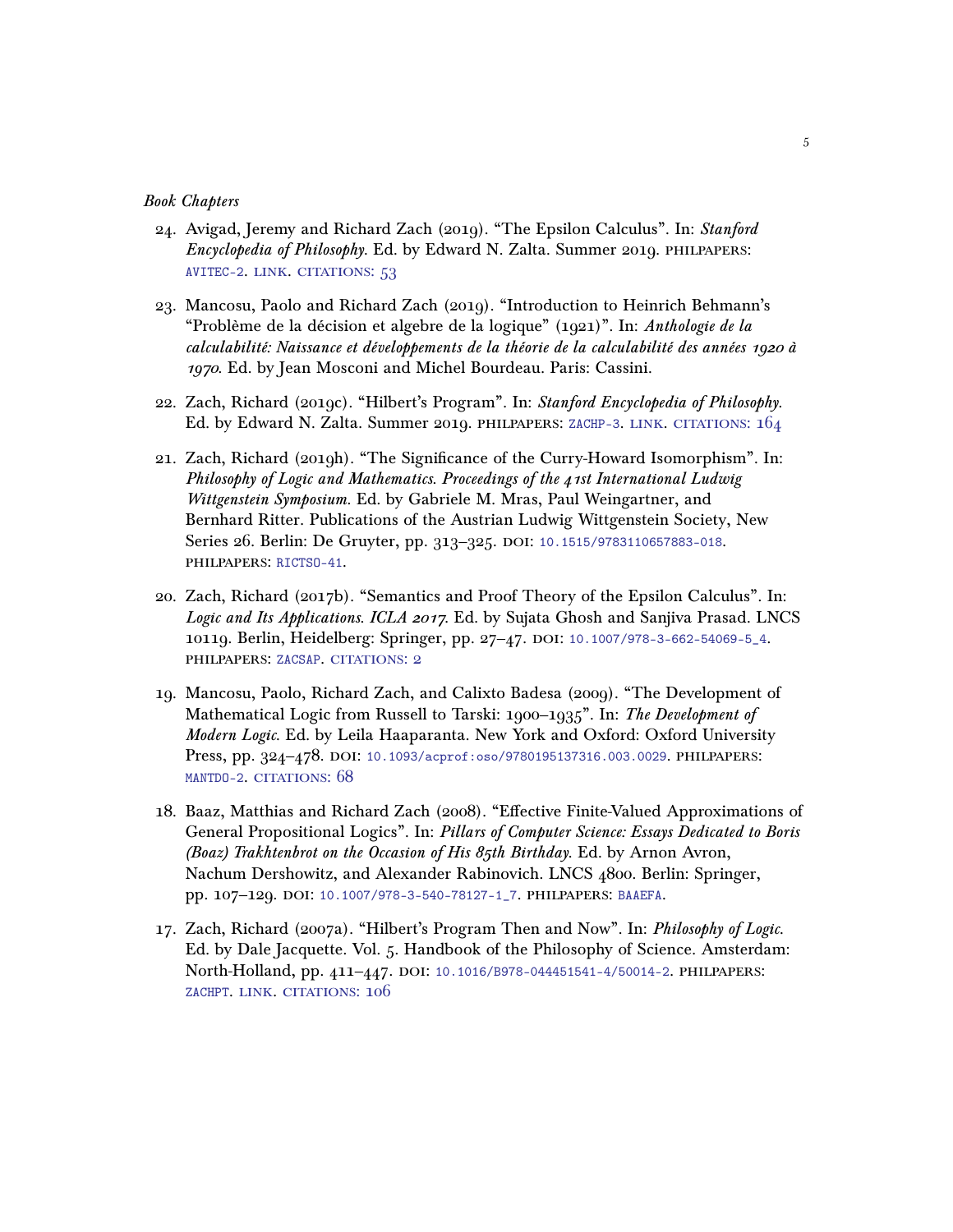- 16. Baaz, Matthias, Norbert Preining, and Richard Zach (2006). "Completeness of a Hypersequent Calculus for Some First-Order Gödel Logics with Delta". In: 36th International Symposium on Multiple-Valued Logic. May 2006, Singapore. Proceedings. Los Alamitos: IEEE Press, pp. 9–14. doi: [10.1109/ISMVL.2006.16](https://doi.org/10.1109/ISMVL.2006.16). philpapers: [BAACOA-2](https://philpapers.org/rec/BAACOA-2). CITATIONS: 4
- 15. Zach, Richard (2006a). "Hilbert, Programma di". In: Enciclopedia Filosofica di Gallarate. Milan: Bompiani, pp. 5285-5291.
- 14. Zach, Richard (2006b). "Kurt Gödel and Computability Theory". In: Logical Approaches to Computational Barriers. Second Conference on Computability in Europe, CiE 2006, Swansea. Proceedings. Ed. by Arnold Beckmann, Ulrich Berger, Benedikt Löwe, and John V. Tucker. LNCS 3988. Berlin: Springer, pp. 575–583. DOI: [10.1007/11780342\\_59](https://doi.org/10.1007/11780342_59). philpapers: [ZACKGA](https://philpapers.org/rec/ZACKGA). [citations: 5](https://scholar.google.com/scholar?cites=7568025523246776239)
- 13. Zach, Richard (2005b). "Kurt Gödel, Paper on the Incompleteness Theorems (1931)". In: Landmark Writings in Mathematics. Ed. by Ivor Grattan-Guinness. Amsterdam: Elsevier, pp. 917-925. DOI: [10.1016/B978-044450871-3/50152-2](https://doi.org/10.1016/B978-044450871-3/50152-2). philpapers: [ZACKGP](https://philpapers.org/rec/ZACKGP). [citations: 3](https://scholar.google.com/scholar?cites=6952797317484429887,13406715195474698121)
- 12. Baaz, Matthias, Norbert Preining, and Richard Zach (2003). "Characterization of the Axiomatizable Prenex Fragments of First-Order Gödel Logics". In: 33rd International Symposium on Multiple-Valued Logic. May 2003, Tokyo, Japan. Proceedings. Los Alamitos: IEEE Press, pp. 175-180. DOI: [10.1109/ISMVL.2003.1201403](https://doi.org/10.1109/ISMVL.2003.1201403). CITATIONS: 17
- 11. Baaz, Matthias and Richard Zach (2002). "Das Vollständigkeitsproblem und der Vollständigkeitsbeweis". In: Kurt Gödel: Wahrheit und Beweisbarkeit. Volume 2: Kompendium zum Werk. Ed. by Bernd Buldt et al. Vienna: hpt, pp. 21–27.
- 10. Fermüller, Christian G., Georg Moser, and Richard Zach (2001). "Tableaux for Reasoning about Atomic Updates". In: Logic for Programming, Artificial Intelligence, and Reasoning. Ed. by Robert Nieuwenhuis and Andrei Voronkov. LNCS 2250. Berlin: Springer, pp. 639-653. DOI: 10.1007/3-540-45653-8<sub>-</sub>44. CITATIONS: 2
- 9. Baaz, Matthias, Agata Ciabattoni, and Richard Zach (2000). "Quantified Propositional Gödel Logic". In: Logic for Programming and Automated Reasoning. 7th International Conference, LPAR 2000. Ed. by Andrei Voronkov and Michel Parigot. LNCS 1955. Berlin: Springer, pp. 240–256. doi: [10.1007/3-540-44404-1\\_16](https://doi.org/10.1007/3-540-44404-1_16). philpapers: [BAAQPG](https://philpapers.org/rec/BAAQPG). CITATIONS: 21
- 8. Baaz, Matthias and Richard Zach (2000). "Hypersequents and the Proof Theory of Intuitionistic Fuzzy Logic". In: Computer Science Logic. 14th International Workshop, CSL 2000. Ed. by Peter G. Clote and Helmut Schwichtenberg. LNCS 1862. Berlin: Springer, pp. 187-201. DOI: [10.1007/3-540-44622-2\\_12](https://doi.org/10.1007/3-540-44622-2_12). PHILPAPERS: [BAAHAT](https://philpapers.org/rec/BAAHAT). [citations: 66](https://scholar.google.com/scholar?cites=15565136993603416204,8430525692714912515)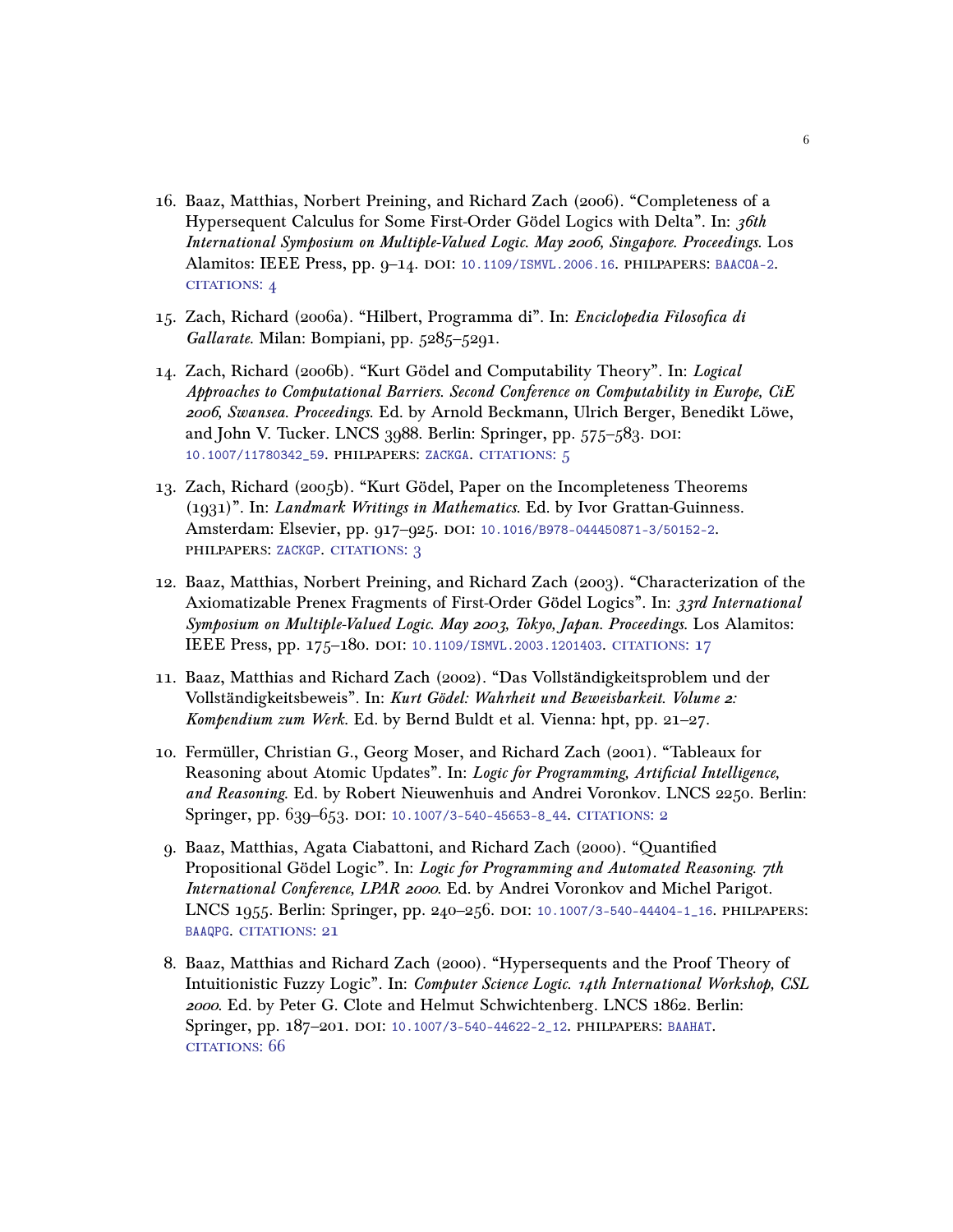- 7. Baaz, Matthias and Richard Zach (1998a). "Compact Propositional Gödel Logics". In: 28th International Symposium on Multiple-Valued Logic. May 1998, Fukuoka, Japan. Proceedings. Los Alamitos: IEEE Press, pp. 108-113. DOI: [10.1109/ISMVL.1998.679315](https://doi.org/10.1109/ISMVL.1998.679315). philpapers: [BAACPG](https://philpapers.org/rec/BAACPG). [citations: 45](https://scholar.google.com/scholar?cites=16570794783513748000,10336034394355109153)
- 6. Baaz, Matthias, Alexander Leitsch, and Richard Zach (1996b). "Incompleteness of an Infinite-Valued First-Order Gödel Logic and of Some Temporal Logics of Programs". In: Computer Science Logic. CSL 1995. Selected Papers. Ed. by E. Börger. LNCS 1092. Berlin: Springer, pp. 1–15. doi: [10.1007/3-540-61377-3\\_28](https://doi.org/10.1007/3-540-61377-3_28). philpapers: [BAAIOA](https://philpapers.org/rec/BAAIOA). CITATIONS: 35
- 5. Baaz, Matthias and Richard Zach (1994a). "Approximating Propositional Calculi by Finite-Valued Logics". In: 24th International Symposium on Multiple-Valued Logic, 1994. Proceedings. Los Alamitos: IEEE Press, pp. 257-263. DOI: [10.1109/ISMVL.1994.302193](https://doi.org/10.1109/ISMVL.1994.302193). philpapers: [BAAAPC](https://philpapers.org/rec/BAAAPC). [citations: 11](https://scholar.google.com/scholar?cites=5535613631669114049)
- 4. Baaz, Matthias and Richard Zach (1994b). "Short Proofs of Tautologies Using the Schema of Equivalence". In: Computer Science Logic. 7th Workshop, CSL '93, Swansea. Selected Papers. Ed. by Egon Börger, Yuri Gurevich, and Karl Meinke. LNCS 832. Berlin: Springer, pp. 33–35. doi: [10.1007/BFb0049322](https://doi.org/10.1007/BFb0049322). philpapers: [BAASPO](https://philpapers.org/rec/BAASPO). [citations: 16](https://scholar.google.com/scholar?cites=3576040704807647252)
- 3. Baaz, Matthias, Christian G. Fermüller, Arie Ovrutcki, and Richard Zach (1993). "MULTLOG: A System for Axiomatizing Many-Valued Logics". In: Logic Programming and Automated Reasoning. Proceedings LPAR'93. Ed. by Andrei Voronkov. LNCS 698. Berlin: Springer, pp. 345-347. DOI: [10.1007/3-540-56944-8\\_66](https://doi.org/10.1007/3-540-56944-8_66). CITATIONS: 19
- 2. Baaz, Matthias, Christian G. Fermüller, and Richard Zach (1993b). "Systematic Construction of Natural Deduction Systems for Many-Valued Logics". In: 23rd International Symposium on Multiple-Valued Logic. Proceedings. Los Alamitos: IEEE Press, pp. 208-213. DOI: [10.1109/ISMVL.1993.289558](https://doi.org/10.1109/ISMVL.1993.289558). PHILPAPERS: [FERSCO-3](https://philpapers.org/rec/FERSCO-3). [citations: 58](https://scholar.google.com/scholar?cites=8129704214380989574,8943239453694643393)
- 1. Baaz, Matthias and Richard Zach (1993). "Algorithmic Structuring of Cut-Free Proofs". In: Computer Science Logic. CSL'92, San Miniato, Italy. Selected Papers. Ed. by Egon Börger, Gerhard Jäger, Hans Kleine Büning, Simone Martini, and Michael M. Richter. LNCS 702. Berlin: Springer, pp. 29-42. DOI: [10.1007/3-540-56992-8\\_4](https://doi.org/10.1007/3-540-56992-8_4). philpapers: [BAAASO](https://philpapers.org/rec/BAAASO).

## Book Reviews

5. Zach, Richard (2005c). "Review of Gödel's Theorem: Its Use and Abuse, by Torkel Franzén (AK Peters, 2005)". History and Philosophy of Logic  $26(4)$ , 360–371. DOI: [10.1080/01445340500259388](https://doi.org/10.1080/01445340500259388). philpapers: [ZACTFG](https://philpapers.org/rec/ZACTFG).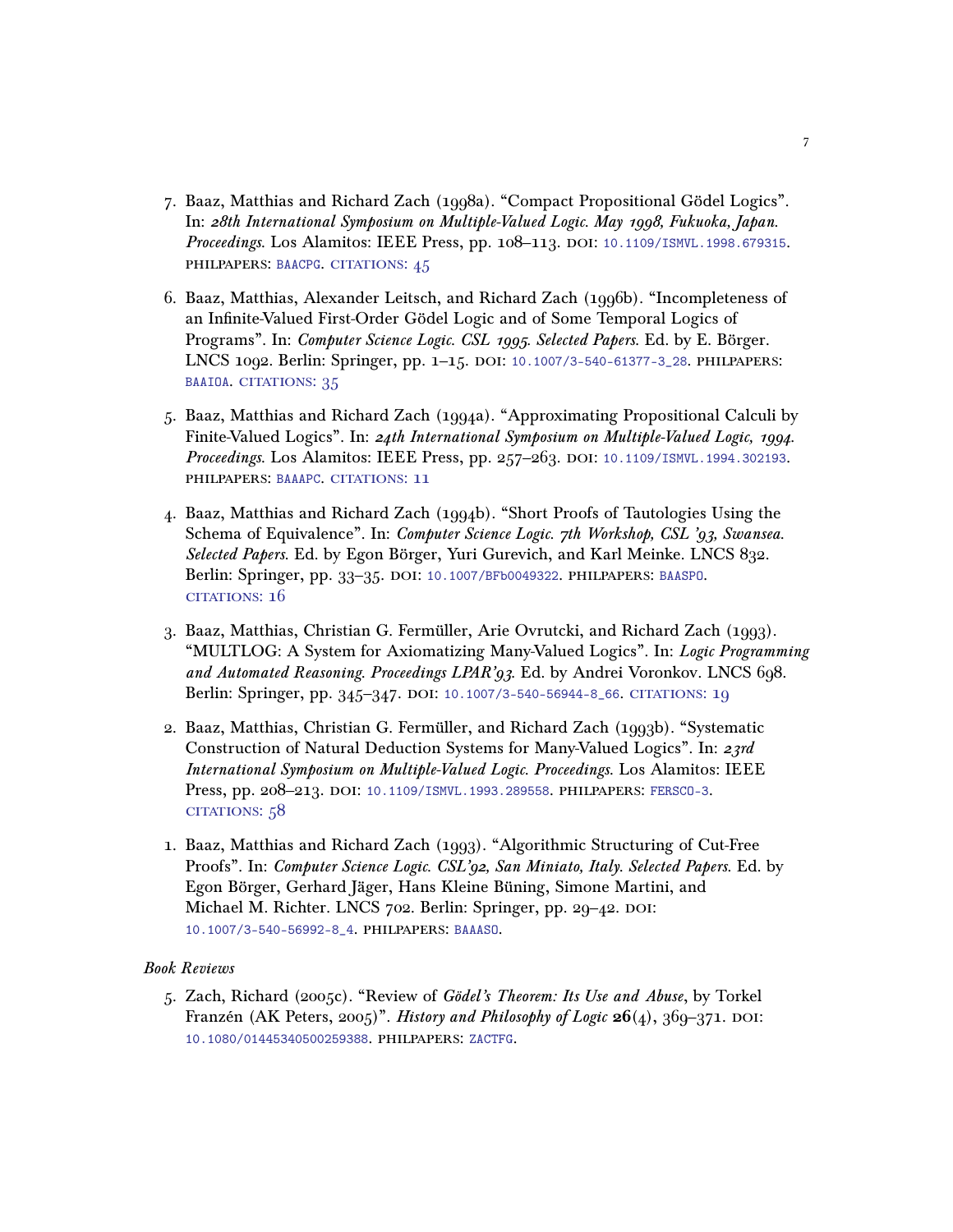- 4. Zach, Richard (2005d). "Review of Reason's Nearest Kin. Philosophies of Arithmetic From Kant to Carnap by Michael Potter (Oxford University Press, 2000)". Notre Dame Journal of Formal Logic  $46(4)$ , 503-513. DOI: 10.1305/ndjf1/1134397665. PHILPAPERS: [RICBRM-2](https://philpapers.org/rec/RICBRM-2).
- 3. Zach, Richard (2003a). "Review of Computability and Logic, 4th Edition, by George Boolos, John Burgess, and Richard Jeffrey (Cambridge, 2002)". Bulletin of Symbolic Logic  $9(4)$ , 520-521. DOI: [10.1017/S1079898600004340](https://doi.org/10.1017/S1079898600004340). LINK.
- 2. Zach, Richard (2002c). "Review of Computability. Computable Functions, Logic, and the Foundations of Mathematics, 2nd Edition, by Richard L. Epstein and Walter A. Carnielli (Wadsworth, 2000)". History and Philosophy of Logic  $23(1)$ , 67-70. DOI: [10.1080/01445340110067158](https://doi.org/10.1080/01445340110067158).
- 1. Hájek, Petr and Richard Zach (1994). "Review of Many-Valued Logics: 1. Theoretical Foundations, by Leonard Bolc and Piotr Borowik (Springer, Berlin, 1991)". Journal of Applied Non-Classical Logics 4, 215-220. DOI: [10.1080/11663081.1994.10510833](https://doi.org/10.1080/11663081.1994.10510833).

## Translations

- 4. Carnap, Rudolf (2019b). "On the Task of Physics and the Application of the Principle of Maximal Simplicity". In: Rudolf Carnap: Early Writings. Ed. by A. W. Carus, Michael Friedman, Wolfgang Kienzler, Alan Richardson, and Sven Schlotter. Trans. by Johannes Hafner, Paolo Mancosu, Christopher Pincock, Henning Treuper, Herbert Wilson, Richard Zach, A. W. Carus, and Michael Friedman. The Collected Works of Rudolf Carnap 1. Oxford: Oxford University Press, pp. 209–245.
- 3. Eiter, Thomas (2016). "Helmut Veith (1971–2016)". Trans. by Richard Zach. Bulletin of the EATCS 119. LINK.
- 2. Bernays, Paul (2012). "Axiomatic Investigations of the Propositional Calculus of Principia Mathematica". In: Universal Logic: An Anthology. Ed. by Jean-Yves Béziau. Trans. by Richard Zach. New York and Basel: Springer, pp. 43–58. philpapers: [BERAIO-6](https://philpapers.org/rec/BERAIO-6).
- 1. Carnap, Rudolf, Hans Hahn, and Otto Neurath (2012). "The Scientific World-Conception: The Vienna Circle". In: Wissenschaftliche Weltauffassung: Der Wiener Kreis. Ed. by Friedrich Stadler and Thomas Uebel. Trans. by Thomas Uebel and Richard Zach. Vienna and New York: Springer, pp. 75–116.

## Abstracts

16. Wyatt, Nicole and Richard Zach (2018). "The Open Logic Project". Bulletin of Symbolic Logic  $24(2)$ , 205.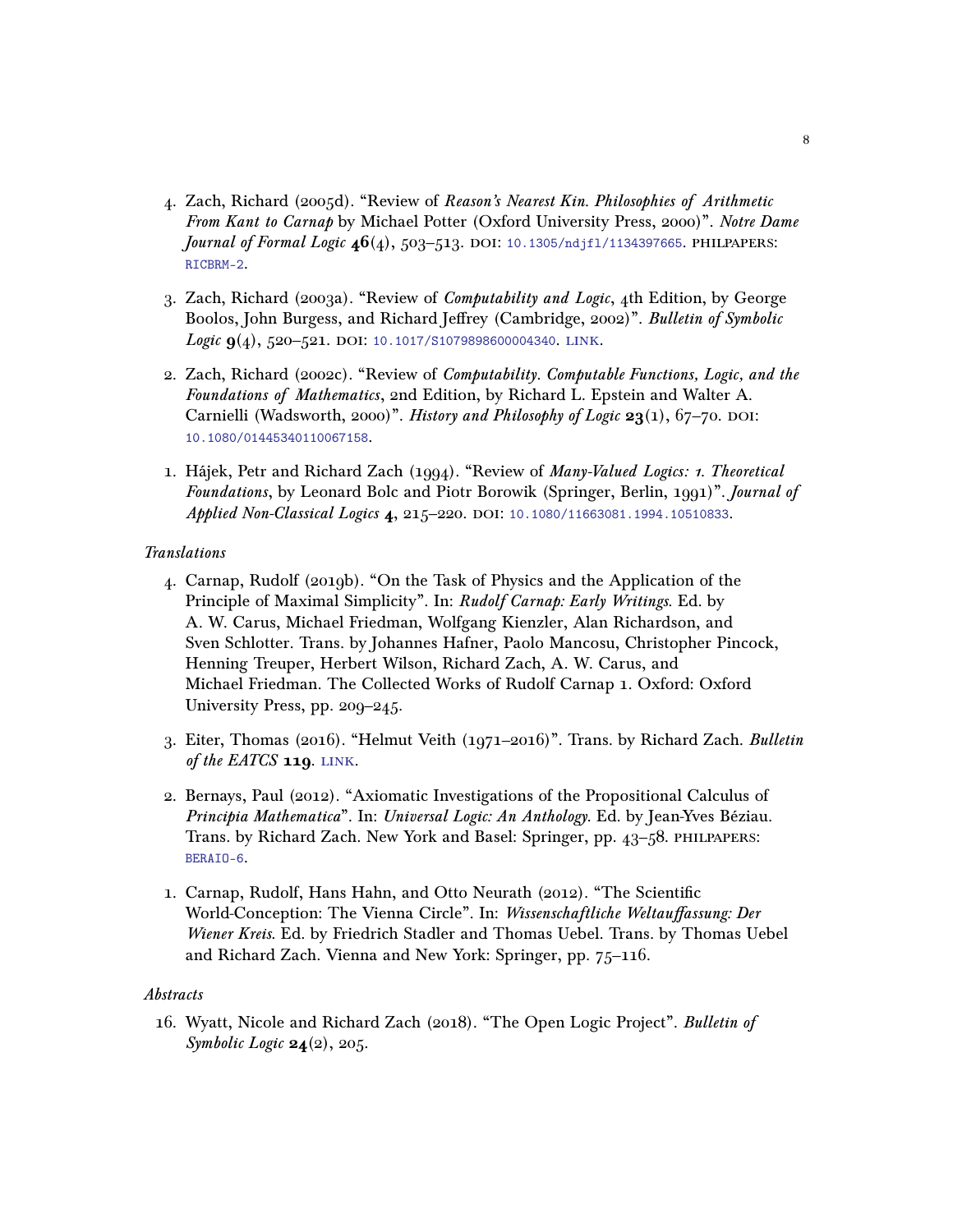- 15. Zach, Richard (2017a). "General Natural Deduction Rules and General Lambda Calculi". *Bulletin of Symbolic Logic* 23(3), 371.
- 14. Baaz, Matthias and Richard Zach (2014). "The Epsilon Calculus and Non-Classical Logics". *Bulletin of Symbolic Logic* 19, 513.
- 13. Zach, Richard (2008). "Carnap's Logic in the 1930s". Bulletin of Symbolic Logic 14, 426.
- 12. Zach, Richard (2007b). "The Decision Problem and Metalogic". Bulletin of Symbolic *Logic* **13**, 319.
- 11. Moser, Georg and Richard Zach (2006a). "Complexity of Elimination Procedures in the Epsilon Calculus". Bulletin of Symbolic Logic 12, 341-342.
- 10. Arana, Andrew, Michael Glanzberg, Ted Sider, Brian Weatherson, and Richard Zach (2005). "Panel Discussion: Logic Instruction and Philosophy Graduate Training". Bulletin of Symbolic Logic 11, 549-550.
- 9. Baaz, Matthias, Norbert Preining, and Richard Zach (2005). "Axiomatizability of First-Order Gödel Logics". Bulletin of Symbolic Logic 11, 267.
- 8. Zach, Richard (2005a). "Gödel's First Incompleteness Theorem and Detlefsen's Hilbertian Instrumentalism". Bulletin of Symbolic Logic 11, 301.
- 7. Moser, Georg and Richard Zach (2003). "The Epsilon Calculus". In: Kurt Gödel Colloquium. Computer Science Logic, 2003. Proceedings. Berlin: Springer, pp. 455.
- 6. Zach, Richard (2002a). "Hilbert's 'Verunglückter Beweis' and the Epsilon Theorem". Bulletin of Symbolic Logic 8, 449-450.
- 5. Zach, Richard (2002b). "Quantified Propositional Intuitionistic Logic on Trees Is Decidable". *Bulletin of Symbolic Logic* 8, 163.
- 4. Zach, Richard (2001a). "Hilbert's 'Ansatz' for the  $\varepsilon$ -Substitution Method and Ackermann's Dissertation". Bulletin of Symbolic Logic 7, 417.
- 3. Zach, Richard (1999b). "Hilbert, Bernays, and Some Fundamental Advances in Logic,  $1918-1923$ ," Bulletin of Symbolic Logic  $5,481$ .
- 2. Baaz, Matthias, Christian G. Fermüller, and Richard Zach (1995). "Proof Theory of Finite-Valued Logics". Bulletin of Symbolic Logic 1, 221–222.
- 1. Baaz, Matthias and Richard Zach (1995a). "Generalizing Theorems in Real Closed Fields". *Bulletin of Symbolic Logic* **1**, 361.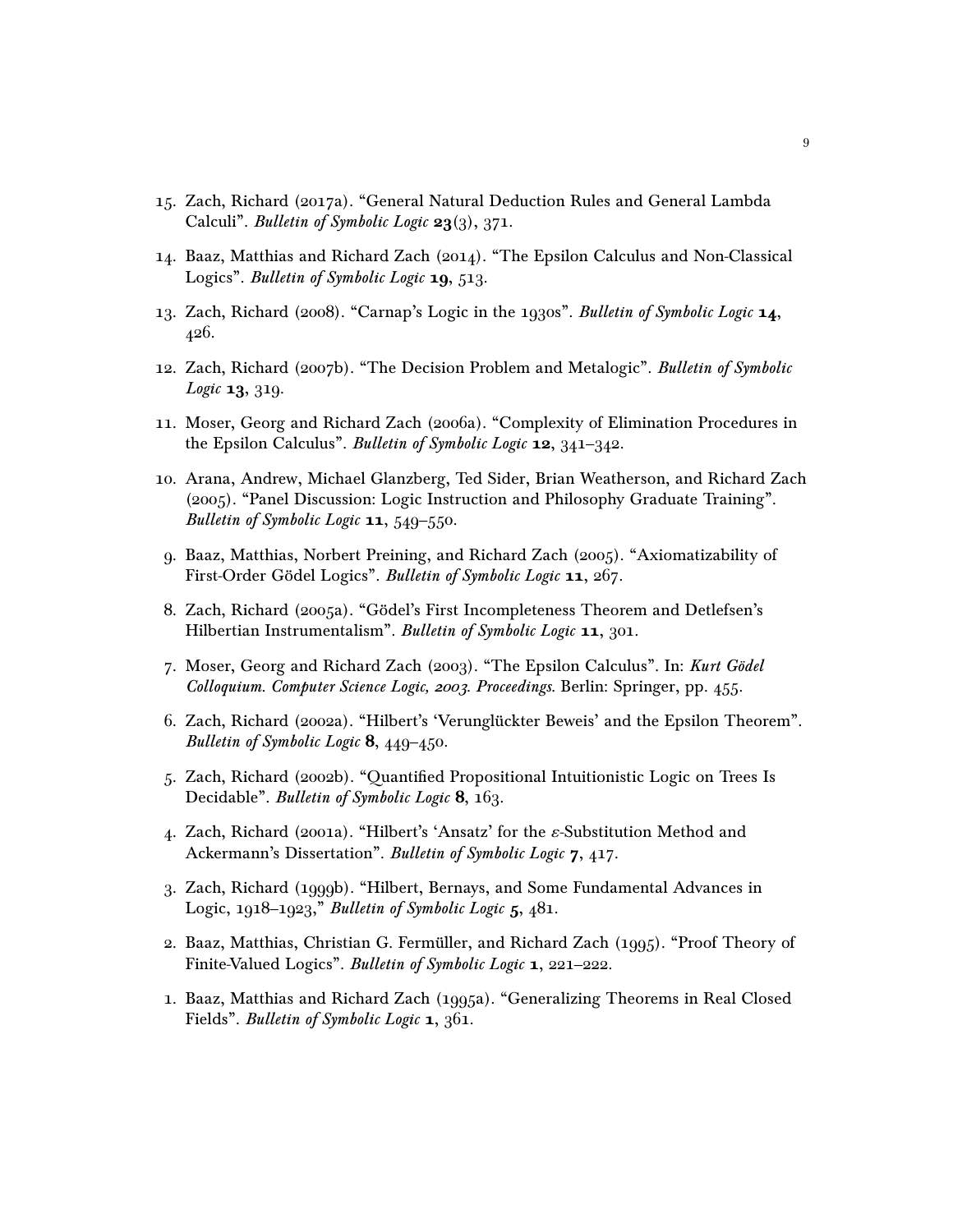#### Theses

- 2. Zach, Richard (2001b). "Hilbert's Finitism: Historical, Philosophical, and Metamathematical Perspectives". PhD Dissertation. University of California, Berkeley. PHILPAPERS: [ZACHFH](https://philpapers.org/rec/ZACHFH). CITATIONS: 21
- 1. Zach, Richard (1993). "Proof Theory of Finite-Valued Logics". Diplomarbeit. Vienna, Austria: Technische Universität Wien. LINK. CITATIONS: 64

## Reports

- 2. Baaz, Matthias, Christian G. Fermüller, and Richard Zach (1993c). Systematic Construction of Natural Deduction Systems for Many-Valued Logics. Extended Report. Tech. rep. TUWE–185.2–BFZ.1–93. Technische Universität Wien, Institut für Computersprachen E185.2.
- 1. Widmer, Gerhard, Robert Trappl, and Richard Zach (1990). Art/Ificial Intelligence. A Short Bibliography on AI and the Arts. Tech. rep. TR-90-14. Austrian Research Institute for Artificial Intelligence.

# **Other**

- 10. Zach, Richard (2019b). Bussproofs-Extra: Extra Commands for Bussproofs.Sty. CTAN Comprehensive TeX Archive Network. [link.](https://ctan.org/pkg/bussproofs-extra)
- 9. Zach, Richard (2019e). Keyindex: Index Entries by Key Lookup. CTAN Comprehensive TeX Archive Network. [link.](https://ctan.org/pkg/keyindex)
- 8. Zach, Richard (2019f). Ptolemaicastronomy: Diagrams of Sphere Models for Variably Strict Conditionals (Lewis Counterfactuals). CTAN Comprehensive TeX Archive Network. [link.](https://ctan.org/pkg/ptolemaicastronomy)
- 7. Zach, Richard (2019i). Ucalgmthesis: LaTeX Thesis Class for University of Calgary Faculty of Graduate Studies. CTAN Comprehensive TeX Archive Network. LINK.
- 6. Hosni, Hykel and Richard Zach (2018). "Interview with Richard Zach". The Reasoner  $12(4)$ , 26-28. LINK.
- 5. Thomas-Bolduc, Aaron and Richard Zach (2018). OER: What, Why, When and How. Calgary. LINK.
- 4. Thomas-Bolduc, Aaron and Richard Zach (2017). "Logic Courses for the 21st Century". In: International Society for the Study of Teaching and Learning 2017 Annual Meeting. philpapers: [THOEOA-7](https://philpapers.org/rec/THOEOA-7). [link.](https://openlogicproject.org/wp-content/uploads/2017/10/issotl-poster.pdf)
- 3. Zach, Richard (2016a). "Helmut Veith (1971–2016)". Bulletin of the EATCS  $119$ . LINK.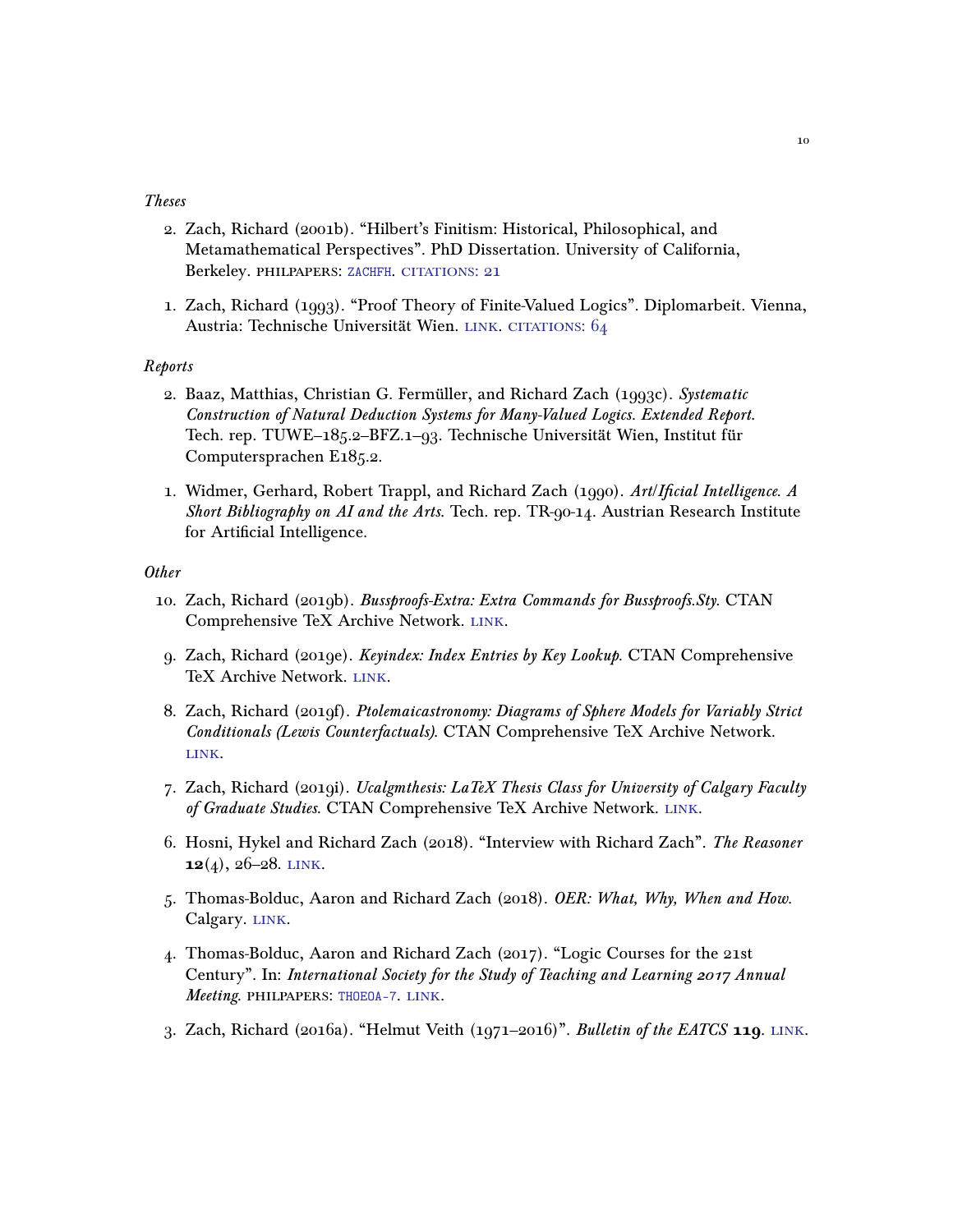- 2. Etchemendy, John, Dave Barker-Plummer, and Richard Zach (2013). The Lplfitch Package. CTAN Comprehensive TeX Archive Network. LINK.
- 1. Antonelli, Aldo, Alasdair Urquhart, and Richard Zach (2008). "Editors' Introduction: Mathematical Methods in Philosophy". Review of Symbolic Logic  $\mathbf{1}(2)$ ,  $143-145$ . DOI: [10.1017/S1755020308080131](https://doi.org/10.1017/S1755020308080131).

#### Presentations Invited Departmental Presentations

- "The Origins of Modern First-order Logic." Philosophy Colloquium, Carnegie Mellon University, 2017.
- "The Decision Problem and Logical Metatheory." SoMLaFS Colloquium, The Ohio State University, 2017.
- "Substitution, Consequence, and Proof, or: How Many Consequence Relations Can One Logic Have?." Department of Philosophy, University of British Columbia, Okanagan, 2016.
- "Derivation and Consequence." Philosophy Workshop, McGill University, 2015.
- "The Decision Problem and Logical Metatheory." Townsend Center Working Group in History and Philosophy of Logic, Mathematics, and Science, University of California, Berkeley, 2014.
- "Carnap and Logic in the 1920s and 1930s." Minnesota Center for Philosophy of Science, University of Minnesota, 2014.
- "The Decision Problem and Logical Metatheory." Foundations Interest Group, Department of Philosophy, University of Minnesota, 2014.
- "The Decision Problem and the Development of Metalogic." Logic and Philosophy of Science Group, University of Toronto, 2012.
- "Gödel's First Incompleteness Theorem and Mathematical Instrumentalism." Keio University, Tokyo, 2011.
- "Proof Interpretations and the Constructive Content of Mathematical Theories." Kyoto University, 2011.
- "The Epsilon Calculus." Keio University, Tokyo, 2011.
- "The Decision Problem and the Development of Metalogic." Department of Philosophy, McGill University, 2009.
- "Proof Interpretations and the Constructive Content of Mathematical Theories." Wissenschaftstheoretisches Kolloquium, University of Vienna, Austria, 2009.
- "The Decision Problem and the Development of Metalogic." Department of Philosophy, Utrecht University, 2008.
- "Proof Construction, and Computation: Interactions between Philosophy of Mathematics and Mathematical Foundations." Scuola Normale Superiore, Pisa, 2008.
- "The Epsilon Calculus." Logic Group, University of Melbourne, 2006.
- "Logic and Cagueness." Department of Philosophy, University of Melbourne, 2006.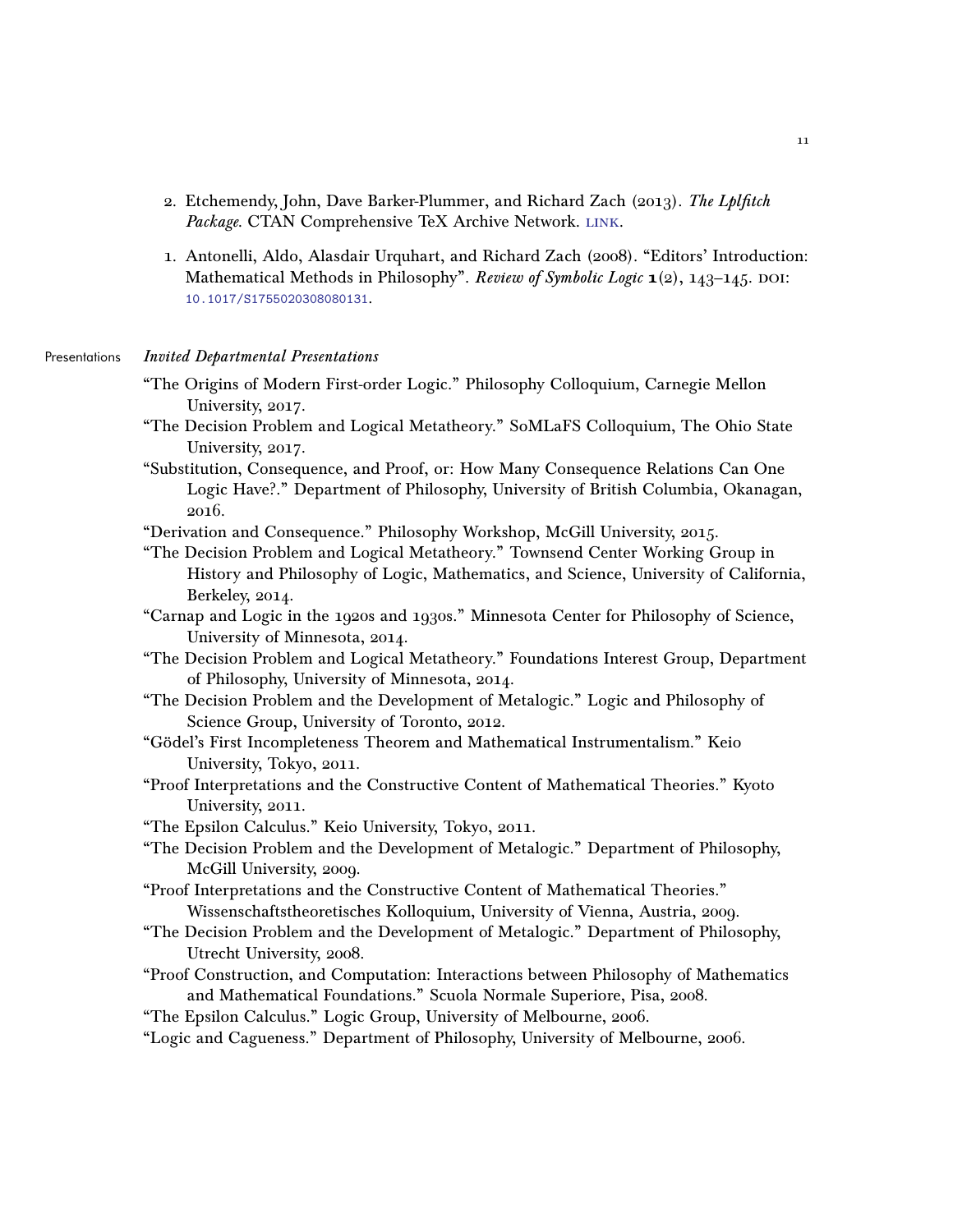- "Gödel's First Incompleteness Theorem and Mathematical Instrumentalism." Gödel Seminar, University of Notre Dame, 2006.
- "Algebraic Semantics for Logics of Vagueness." Kurt Gödel Society, University of Technology, Vienna, 2005.
- "What Should a Logic of Vagueness Be and Do?." Philosophy Department, Stanford University, 2005.
- "How to Argue for and against a Logic of Vagueness." Logic and Philosophy of Science Colloquium, University of California, Irvine, 2004.
- "Gödel's First Incompleteness Theorem and Mathematical Instrumentalism." Department of Philosophy, University of Lethbridge, 2004.
- "Completeness and Decidability in the Context of Hilbert's Philosophy." Department of Philosophy, University of Alberta, 2003.
- "The Early History of the Epsilon Calculus." Townsend Center Working Group in History and Philosophy of Logic, Mathematics, and Science, University of California, Berkeley, 2002.
- "Logic and Metalogic in Hilbert's School." Seminari de Lògica, Universitat de Barcelona, 2002.
- "Finitism and Mathematical Intuition." Department of Philosophy, Oxford University, 2000.
- "Finitism and Mathematical Intuition." Department of Philosophy, University of Chicago, 2000.
- "Finitism and Mathematical Intuition." Department of Philosophy, Stanford University, 2000.
- "Completeness before Post: Hilbert and Bernays on Propositional Logic, 1917–18." Logic Lunch, Stanford University, 1999.
- "The Debate between Kreisel and Tait on Finitism." Colloquium Logico-Philosophicum, Universität Erlangen-Nürnberg, 1998.
- "Finitism." Kurt Gödel Society, Vienna, 1997.
- "Generalization of Theorems and Proofs: Kreisel's Conjecture for Algebraic Theories." Logic Lunch, Stanford University, 1997.
- "Axiomatizability Issues in Temporal and Infinite-Valued First-Order Logics." Equipe de Logique, Université Paris 7 Denis Diderot, 1995.
- "Adventures in Many-Valued Logic." Kurt Gödel Society, Vienna, 1995.

## Conference Keynotes

- "The Significance of the Curry-Howard Isomorphism." Eastern Division Meeting of the American Philosophical Association, New York, 2019.
- "Semantics and Proof Theory of the Epsilon Calculus." Indian Conference on Logic and its Applications, Indian Institute of Technology, Kanpur, 2017.
- "Carnap on Models." Spring Meeting of the Association for Symbolic Logic, Symposium on Metalogic and Early Analytic Philosophy, San Diego, 2014.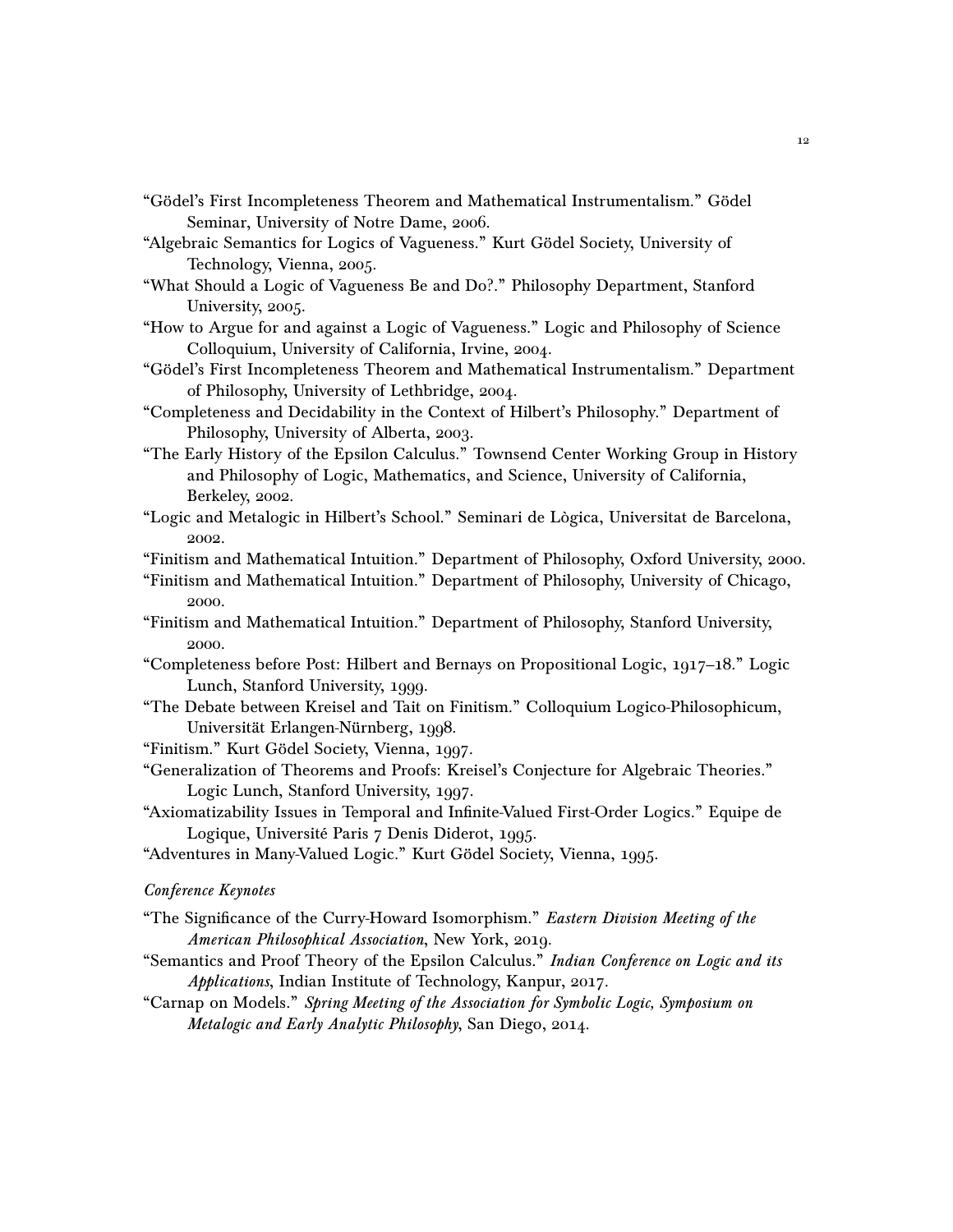- "The Epsilon Calculus: An Undervalued Logical Formalism." Annual Meeting of the Society for Exact Philosophy, Montréal, 2013.
- "Carnap, Logic, and Analytic Philosophy." 200 Years of Analytic Philosophy, University of Latvia, Rīga, 2008.
- "The decision problem and the development of metalogic." Annual Meeting of the Association for Symbolic Logic, University of Florida, Gainesville, FL, 2007.
- "Kurt Gödel and computability theory." Computability in Europe CiE 2006: Logical Approaches to Computational Barriers, Swansea, Wales, 2006.
- "The Epsilon Calculus." Kurt Gödel Colloquium/Conference on Computer Science Logic CSL'03, University of Technology Vienna, 2003.

## Invited Conference and Workshop Talks

- "The Philosophical Significance of the Curry-Howard Isomorphism."  $\mu$  *1st International* Wittgenstein Symposium, Kirchberg am Wechsel, Austria, 2018.
- "The Open Logic Project." Spring Meeting of the Association for Symbolic Logic, Special Session on Diversity in Logic Education, Seattle, 2017.
- "General Rules for Sequent Calculus and Natural Deduction." OSU/UConn Workshop on Truth, The Ohio State University, 2017.
- "The Fruitfulness of Philosophy of Mathematics." Workshop on Mathematics and Culture, Indian Institute of Engineering Science and Technology, Shibpur, 2017.
- "Carnap as a Logician." Carnap on Logic Conference, Munich Center for Mathematical Philosophy, 2013.
- "Carnap and Logic." Workshop on Formal Epistemology and the Legacy of Logical Empiricism, University of Texas, Austin, 2013.
- "Trincipia Mathematica" and the development of logic." PM@100, McMaster University, Hamilton, 2010.
- "Bernays and the Decision Problem in Hilbert's School." Bernaysfest, Carnegie Mellon University, 2008.
- "Carnap's Logic in the 1930s." Annual Meeting of the Association for Symbolic Logic, Special Session on Logic and Logical Empiricism, University of California, Irvine, 2008.
- "Analytic Systems for the *ε*-Calculus." Analytic Systems/LPAR 2007, Yerevan, Armenia, 2007.
- "The Decision Problem in the 1920s." Moscow-Vienna Workshop on Logic and Computation, Technical University Vienna, Vienna, Austria, 2007.
- "Algorithms and decision problems in Hilbert's school." Hilbert Workshop, Kyoto University, 2006.
- "Vagueness and Fuzzy Logics." Uncertainty: Reasoning about Probability and Vagueness, Prague, 2006.
- "Gödel's First Incompleteness Theorem and Mathematical Instrumentalism." Truth and Proof: Kurt Gödel and the Foundations of Mathematics, University of Edinburgh, 2006.
- "Semantics for Vagueness vs. Logics for Vagueness: The Case of Fuzzy Logics." The Challenge of Semantics (European Science Foundation Exploratory Workshop), Vienna, 2004.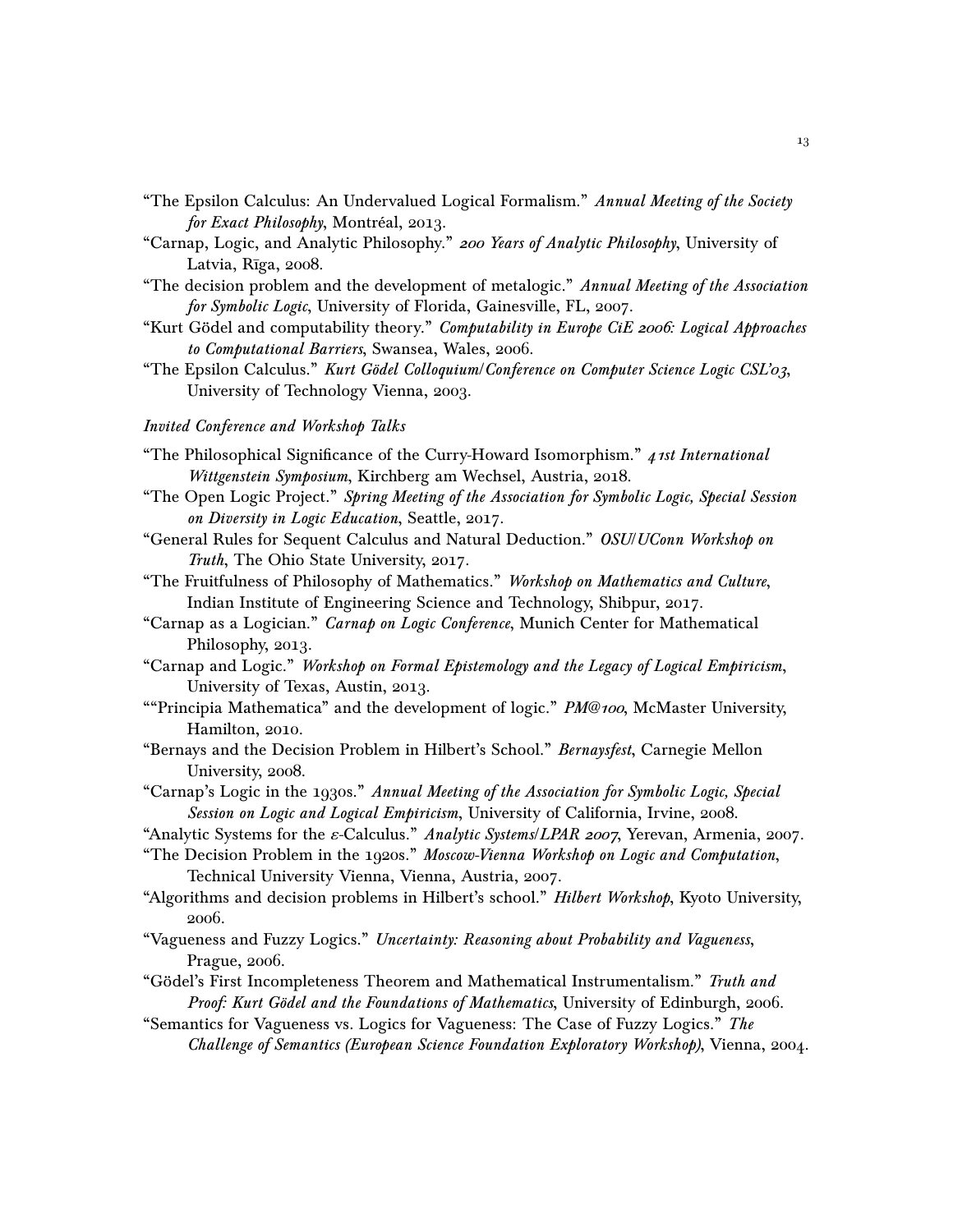- "Hilbert's Epsilon Calculus and Epsilon-Substitution Method." Hilbert Workshop, Japanese Society for the Philosophy of Science, Keio University, Tokyo, 2002.
- "Hilbert's Project of Consistency Proofs in the 1920s." Logic and the Foundations of the Exact Sciences: Hilbert's Heritage, Berne, Switzerland, 2001.
- "The Practice of Finitism." Hilbert Workshop, Institut d'Histoire et Philosophie des Sciences et Techniques, CNRS/Université Paris I, 2000.
- "The Practice of Finitism." History of Logic, University of Helsinki, 2000.
- "The Reach of Finitism." Collegium Logicum: Proof Theory, Vienna, 1999.
- "The Historical Significance of Consistency Proofs." The Development of the Foundations of Mathematics in the 1920s and 30s, Institute Vienna Circle, Vienna, 1999.
- "Bernays' Early Contributions to Logic." The Development of Modern Logic, University of Helsinki, 1998.
- "Uniform Deduction Systems for Finite-valued First-Order Logics." Eighth European Summer School in Language, Logic, and Information, Prague, 1996.
- "A Software Package for Axiomatizing Finite-Valued First-Order Logics." Seventh European Summer School in Language, Logic, and Information, Barcelona, 1995.

#### Conference Presentations

- "Steinhardt on Variables." Society for the Study of the History of Analytic Philosophy Annual Meeting, Denver, 2016.
- "General Natural Deduction Rules and General Lambda Calculi." Annual Meeting of the Association for Symbolic Logic, University of Connecticut, Storrs, 2016.
- "Substitution, Consequence, and Proof." Society for Exact Philosophy, Hamilton, ON, 2015.
- "The Epsilon Calculus and Non-Classical Logics." Nonclassical Proofs: Theory, Applications, and Tools, Vienna, 2014.
- "The Place of Logic in Computer Science Education." Logic Colloquium, Vienna, 2014. "Carnap and Logic in the 1920s and 1930s." Montréal, 2014.
- "The Epsilon Calculus and Non-Classical Logics." Winter Meeting of the Association for Symbolic Logic, New Orleans, 2013.
- "Carnap, Tolerance, and the Foundational Debate in Mathematics." International Congress on Logic, Philosophy, and Methodology of Science, Nancy, France, 2011.
- "Ayer and the Vienna Circle." Western Canadian Philosophy Association, University of Calgary, 2010.
- "Carnap between Logicism and Formalism." History of Philosophy of Science 2006, Paris, 2006.
- "Complexity of Elimination Procedures in the Epsilon Calculus." Logic Colloquium, Athens, Greece, 2005.
- "Algebraic Semantics for Logics of Vagueness." Society for Exact Philosophy, University of Toronto, 2005.
- "Logic Instruction and Philosophy Graduate Training." Spring Meeting of the Association for Symbolic Logic, San Francisco, 2005.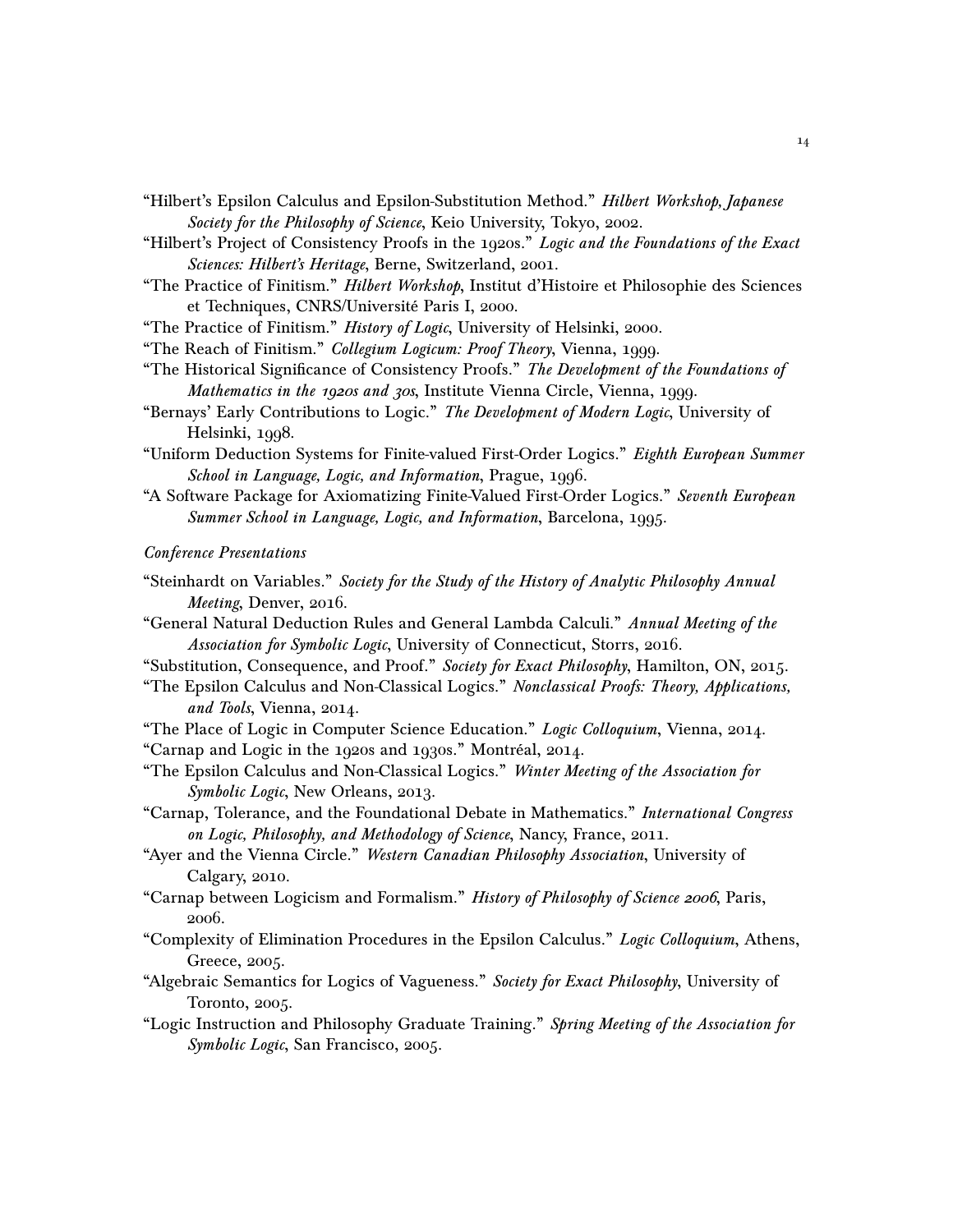- "Gödel's First Incompleteness Theorem and Detlefsen's Hilbertian Instrumentalism." Logic Colloquium, Turin, Italy, 2004.
- "Axiomatizability of First-Order Gödel Logics." Logic Colloquium, Turin, Italy, 2004.
- "Finite-Valued Approximations of Propositional Logics." Foundational Methods in Computer Science, Kananaskis Field Station, University of Calgary, 2004.
- "Gödel's First Incompleteness Theorem and Mathematical Instrumentalism." Midwest Philosophy of Mathematics Workshop, University of Notre Dame, 2003.
- "Characterization of the Axiomatizable Prenex Fragments of First-Order Gödel Logics." 33rd International Symposium on Multiple Valued Logic, Tokyo, 2003.
- "Hilbert's 'Verunglückter Beweis' and the Epsilon Theorem." Spring Meeting of the Association for Symbolic Logic, Seattle, 2002.
- "Quantified Propositional Intuitionistic Logic on Trees is Decidable." Logic Colloquium, Vienna, 2001.
- "The Syntax-Semantics Distinction and Hilbert's 'No Ignorabimus'." History of Philosophy of Science, Vienna, 2000.
- "Hilbert, Bernays, and some Fundamental Advances in Logic, 1918–1923." New Orleans, 1999.
- "Infinite-valued Gödel Logics." Annual Meeting of the Association for Symbolic Logic, Unversity of California, San Diego, 1999.
- "Hilbert's Finitist Numbers." 1997 Stanford–Berkeley Philosophy Conference, Stanford University, 1997.
- "Generalizing Theorems in Real Closed Fields." Winter Meeting of the Association for Symbolic Logic, San Francisco, 1995.
- "Approximating Propositional Calculi by Finite-Valued Logics." 24th International Symposium on Multiple-Valued Logic, Boston, 1994.
- "Systematic Construction of Natural Deduction Systems for Many-Valued Logics."  $23rd$ International Symposium on Multiple-Valued Logic, Sacramento, 1993.

#### **Commentaries**

- "Comments on Patricia Blanchette: Models from Geometry to Logic." *50th Chapel Hill* Philosophy Colloquium, University of North Carolina, Chapel Hill, 2016.
- "Comments on Bryson Brown and Andrew Tedder: Multiple Conclusions." Annual Meeting of the Western Canadian Philosophy Association, University of Lethbridge, 2012.
- "Comments on Victor Rodych: Who is Wittgenstein's Worst Enemy?." Annual Meeting of the Western Canadian Philosophy Association, University of Lethbridge, 2003.
- "Comments on Jonathan Seldin: On Normalizing Disjunctive Intermediate Logics." Annual Meeting of the Western Canadian Philosophy Association, University of Calgary, 2002.
- "Comments on Thomas Hofweber: Proof-Theoretic Reduction as a Philosopher's Tool." Stanford-Berkeley Philosophy Conference, Stanford University, 1999.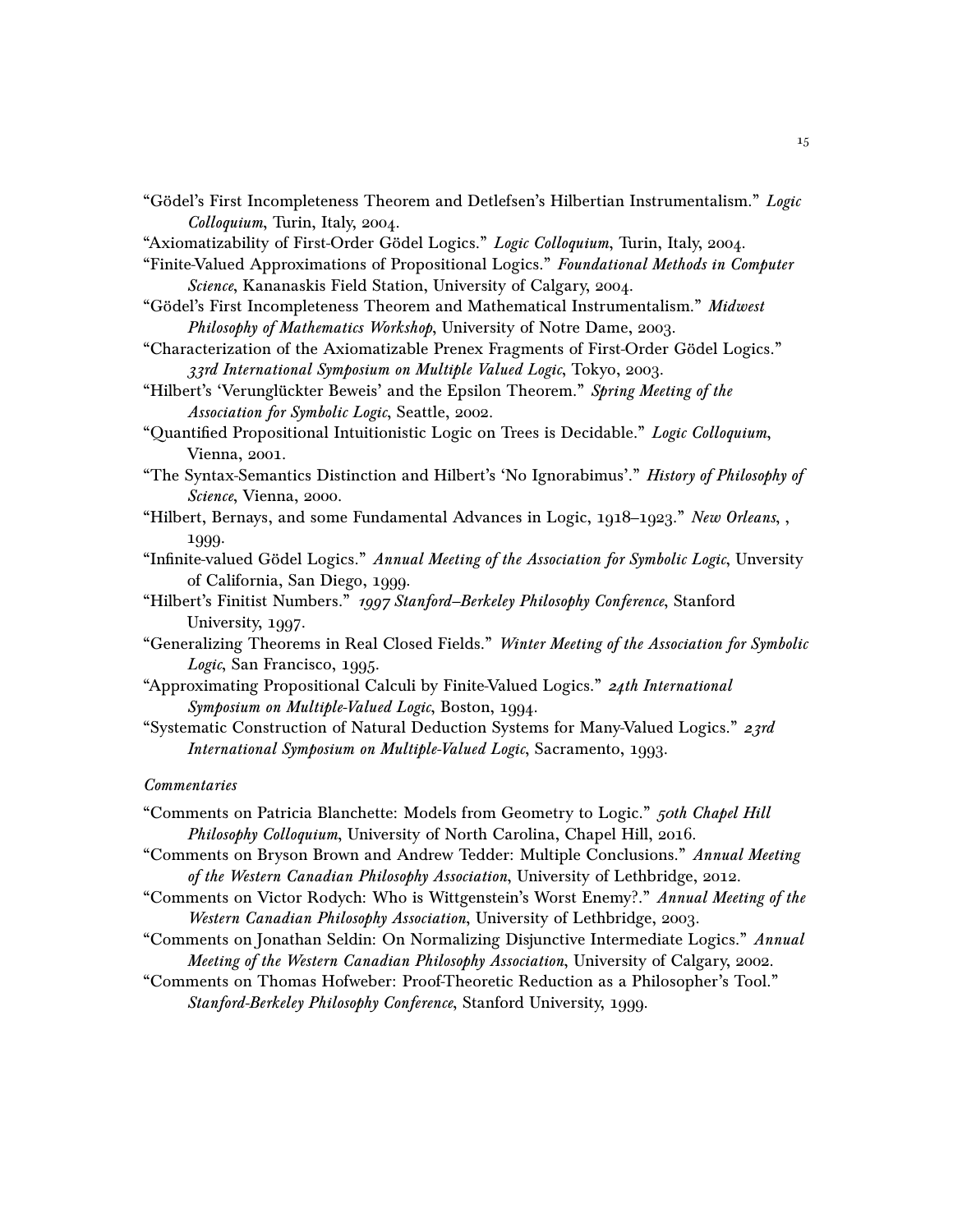## Local Presentations

- "OER: What, Why, When and How." Taylor Institute for Teaching and Learning, Calgary, 2018.
- "Rudolf Carnap and the Logic of Tolerance." Calgary Institute for the Humanities, University of Calgary, 2016.
- "Hilbert's Program and the Foundations of Mathematics." Department of Mathematics, University of Calgary, 2002.
- "Rudolf Carnap and the Logic of Tolerance." Calgary Institute for the Humanities Public Lecture, University of Calgary, 2016.
- "Alan Turing and the Decision Probem." Alan Turing Centenary Lecture Series, University of Calgary, 2012.
- "The Decision Problem and the Development of Metalogic." Calgary Peripatetic Research Group in Logic and Category Theory, University of Calgary, 2008.
- "Logic, Paradox, and Misplaced Optimism: How Early 20th Century Philosophy of Mathematics Paved the Way for Modern Computer Science." Calgary Institute for the Humanities Public Lecture, University of Calgary, 2007.
- "What is a Logic of Vagueness? And How do we Figure Out Which One is Right?." Vendler Research Group in Logic and Language, University of Calgary, 2005.
- "Mathematical Instrumentalism and Gödel's Incompleteness Theorems." History and Philosophy of Science Research Group, University of Calgary, 2004.
- "Introduction to the Epsilon Calculus II." Calgary Peripatetic Research Group on Logic and Category Theory, University of Calgary, 2003.
- "Introduction to the Epsilon Calculus I." Calgary Peripatetic Research Group on Logic and Category Theory, Unversity of Calgary, 2003.
- "Hilbert, Bernays, and the History of Logic." History and Philosophy of Science Research Group, University of Calgary, 2002.
- "Intuitionistic Fuzzy Logic and other Gödel Logics." Calgary Peripatetic Research Group on Logic and Category Theory, University of Calgary, 2002.
- "Instrumentalism in Mathematics." Philosophy Colloquium, University of California, Berkeley, 1999.
- "Finitistic Consistency Proofs." Working Group on History and Philosophy of Mathematics and Logic, University of California, Berkeley, 1998.
- "Completeness before Post: Hilbert and Bernays on Propositional Logic, 1917–18." Working Group on History and Philosophy of Mathematics and Logic, University of California, Berkeley, 1998.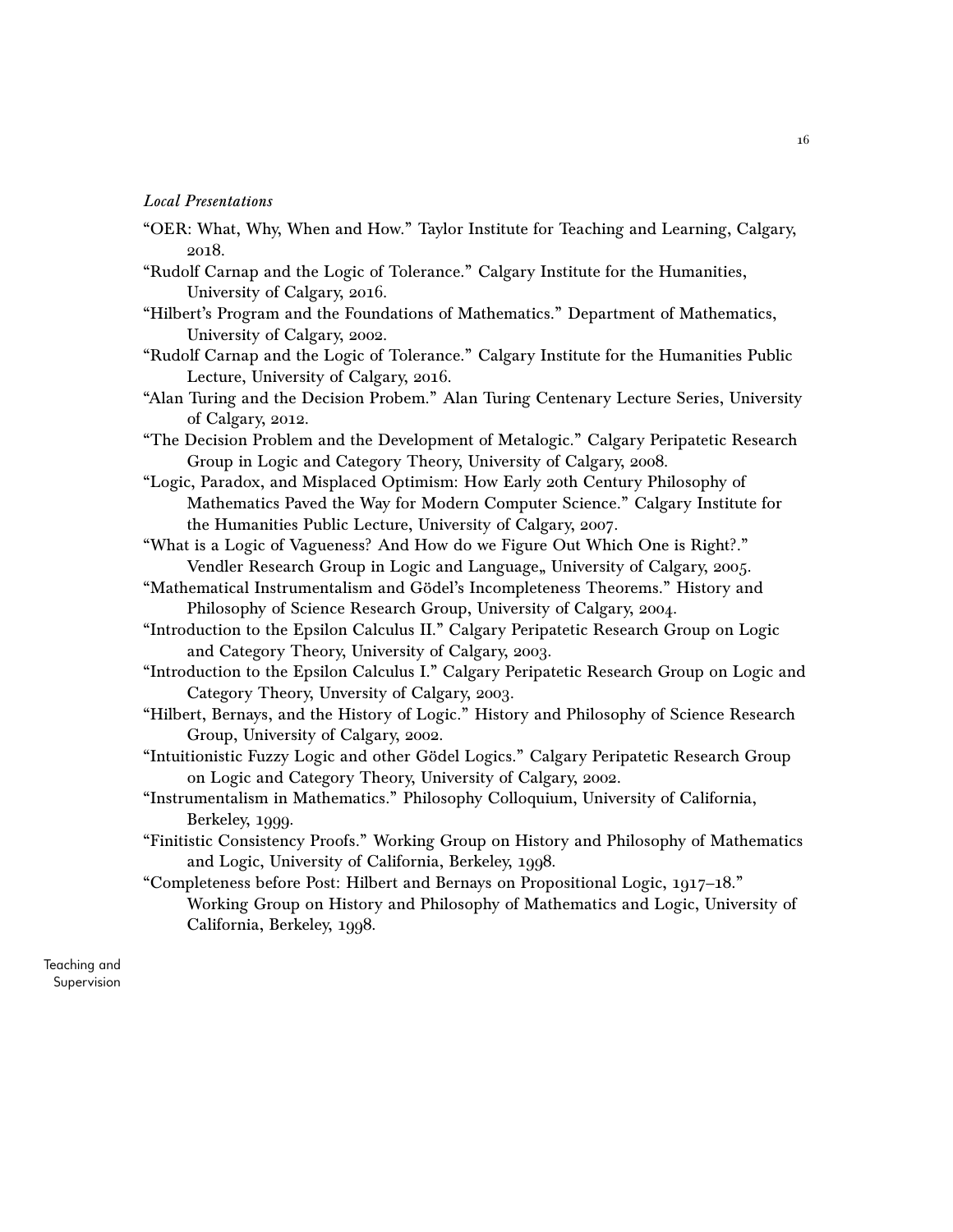## Classes Taught

# University of Calgary

- Logic I (Phil 279), Fall 2001, Winter 2002, Fall 2002, Winter 2004, Winter 2006, Winter 2009, Fall 2009, Fall 2010, Fall 2011, Fall 2012, Fall, 2013, Fall 2019, Winter 2020, Fall 2020. (undergrad).
- Philosophy of Logic (Phil 473/671), Fall 2020. (grad).
- Philosophy of Mathematics (Phil 567/667), Winter 2005, Winter 2020. (grad).
- Logic II (Phil 379), Winter 2003, Fall 2003, Winter 2016, Fall 2016, Fall 2019, Winter 2020. (undergrad).
- Logic III: Gödel's Incompleteness Theorems (Phil 479/679.01), Winter 2004, Winter 2007, Fall 2008, Winter 2010, Winter 2012, Winter 2017, Fall 2018. (grad).
- How Do We Know? (Phil 274), Fall 2018. (undergrad).
- Advanced Topics in Logic: Modal Logic (Phil 579.02/679.02), Winter 2014, Winter 2018. (grad).
- Graduate Proseminar (Phil 603), Fall 2015, Fall 2016, Fall 2017. (grad).
- Advanced Topics in Logic: Proof Theory (Phil 579.3/679.4), Winter 2014. (grad).
- Modal Logic (Phil 513/679.05), Winter 2003, Fall 2005, Fall 2007, Winter 2013. (grad).
- 19th and 20th Century Analytic Philosophy (Phil 307), Fall 2001, Fall 2003, Winter 2005, Fall 2008, Winter 2011, Winter 2013. (undergrad).
- Paradoxes (Phil 579.01/679.02), Winter 2012. (grad).
- Philosophy of Language (Phil 471), Winter 2011. (undergrad).
- Carnap (Phil 507/609), Winter 2010. (grad).
- Philosophy of Language (Phil 371), Winter 2007, Winter 2009. (undergrad).
- Logical Positivism (Phil 407.03), Fall 2005, Fall 2007. (undergrad).
- Evidence (Phil 409.02), Winter 2006. (undergrad).

#### McGill University

Intermediate Logic (Phil 310), Winter 2015. (undergrad).

## Stanford University

Logic, Reasoning, and Argumentation (Phil 57), Spring 2001. (undergrad). Early Analytic Philosophy (Phil 124/224), Spring 2001. (grad). Philosophy of Logic (Phil 158/258), Winter 2001. (grad).

University of California, Berkeley

Introduction to Logic (Phil 12A), Summer 1998. (undergrad).

Technische Universität Wien, Vienna

Epsilon Calculus, Summer 2009. (grad). Intuitionistic Logic, Summer 2000. (grad).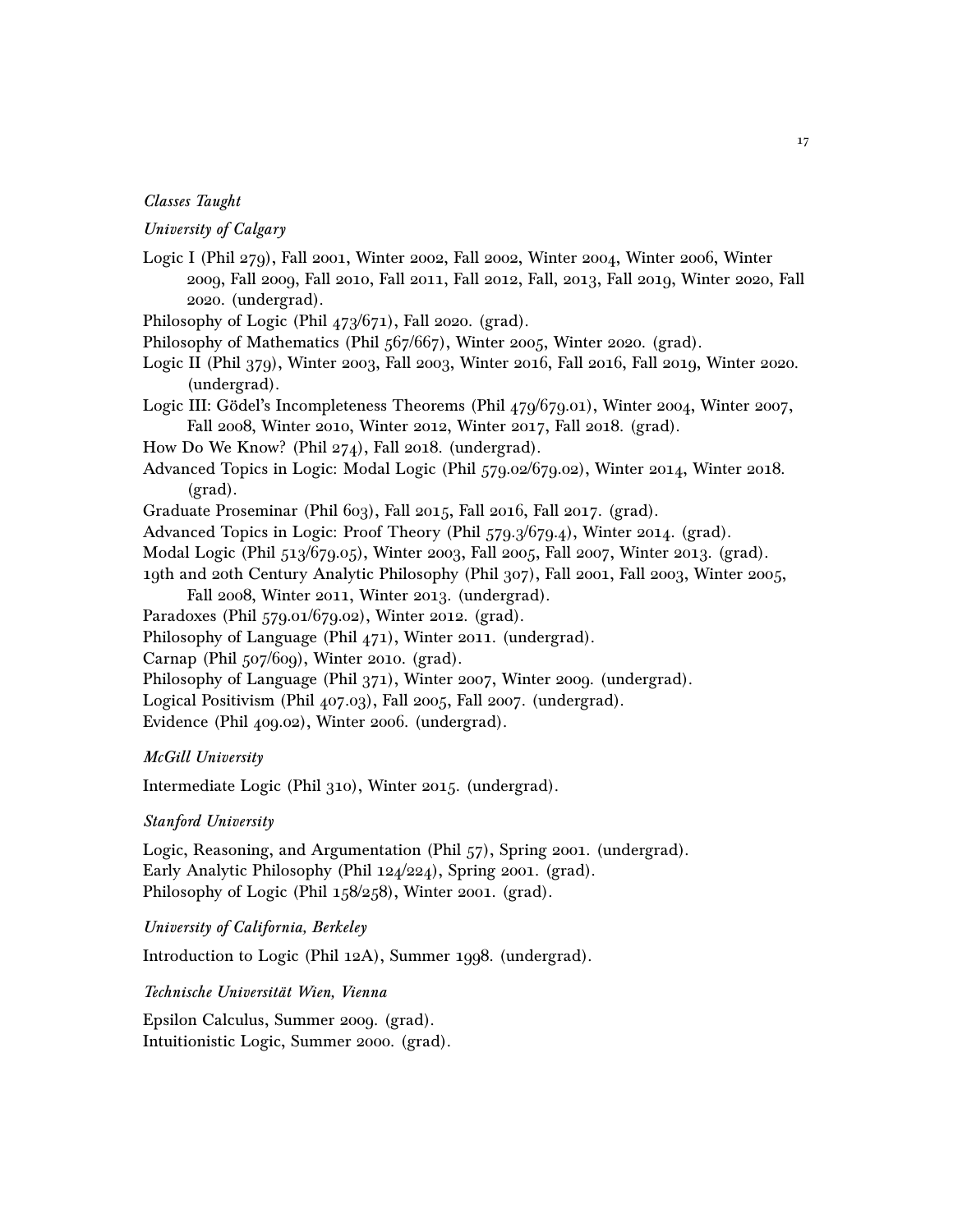Theories of Truth, Summer 1999. (grad).

Logics of Knowledge and Belief, Summer 1998. (grad).

- Computability and Models of Arithmetic, Summer 1997. (grad).
- Proof Theory for Computer Scientists, Summer 1995. (grad).

# Students

# Supervisor

[Joseph McDonald](http://www.illc.uva.nl/People/show_person/?Person_id=McDonald%20J.S.) (MA), ["A Categorical Extension of the Curry-Howard Isomorphism,](https://prism.ucalgary.ca/handle/1880/111014)" 2019

[Aaron Thomas-Bolduc](https://hcommons.org/members/arthomasbolduc/) (PhD), ["New Directions for Neologicism,](https://prism.ucalgary.ca/handle/1880/107131)" 2018 [Samara Burns](https://philosophy.columbia.edu/directories/student/samara-burns) (MA), ["Hypersequent Calculi for Modal Logics,](https://prism.ucalgary.ca/handle/1880/106539)" 2018 Teppei Hayashi (PhD), ["The Continuum: History, Mathematics, and Philosophy,](https://prism.ucalgary.ca/handle/1880/106283)" 2017 [Zahra Ahmadianhosseini](http://logic.berkeley.edu/students.html) (MA), ["Logical Models of Fallible Knowledge,](https://prism.ucalgary.ca/handle/11023/3942)" 2017 Zezen Qian (Mitacs Summer Intern), "The Open Logic Project," 2016 [Andre Curtis-Trudel](https://philosophy.osu.edu/people/curtistrudel.1) (BA Honours), ["Explication, Open-Texture, and Church's Thesis,](http://dspace.ucalgary.ca/handle/1880/51499)" 2016 [Eamon Darnell](https://philosophy.utoronto.ca/directory/eamon-michael-darnell/) (BA Honours), ["Gödel vs. Mechanism,](http://dspace.ucalgary.ca/handle/1880/50993)" 2013 [Gillman Payette](https://uleth.academia.edu/GillmanPayette) (PhD), ["A Study in the Logic of Institutions,](http://hdl.handle.net/11023/115)" 2012 [Teresa Kouri Kissel](https://sites.google.com/site/teresakouri/) (MA), ["Indiscernibility and Mathematical Structuralism,](http://dspace.ucalgary.ca/handle/1880/47829)" 2010 [Taylor Scobbie](https://www.linkedin.com/in/taylor-scobbie-42aa70bb) (BA Honours), ["Contrast and Contrastivism: The Logic of Contrastive](http://dspace.ucalgary.ca/handle/1880/51000) [Knowledge,](http://dspace.ucalgary.ca/handle/1880/51000)" 2010 [Steve Coyne](http://www.stevecoyne.ca/) (BA Honours), "Belief-Theoretic Foundations for Conversation," 2009 [Rafał Urbaniak](https://ug.academia.edu/Rafa%C5%82Urbaniak) (PhD), ["Leśniewski's Systems of Logic and Mereology,](http://dspace.ucalgary.ca/handle/1880/46697)" 2008 [Julianne Chung](https://louisville.edu/philosophy/People/faculty-profile-pages/julianne-chung) (BA Honours), ["The Paradox of Knowability,](http://dspace.ucalgary.ca/handle/1880/46819)" 2007 Phil Serchuk (BA Honours), ["Fuzzy Logic and Vagueness,](http://dspace.ucalgary.ca/handle/1880/46689)" 2006

# External Examiner

Nicola Bonatti (MPhil in Philosophy, University of St. Andrews), "The Meaning of Quantifiers and the Epsilon Calculus," 2020

- Long Chen (PhD in Philosophy, King's College London), "Interpreting Gödel: Historical and Philosophical Perspectives," 2017
- Hassan Massoud (PhD in Philosophy, University of Alberta), "The Epistemology of Natural Deduction," 2015
- Toby Meadows (PhD in Philosophy, University of Melbourne), "Modality without Metaphysics," 2011

# Committee Member

Zain Rizvi (PhD in Computer Science, supervisor: Philip Fong), "The SUDO Framework for Data Organization And Efficient Query Authorization For NoSQL Databases," 2020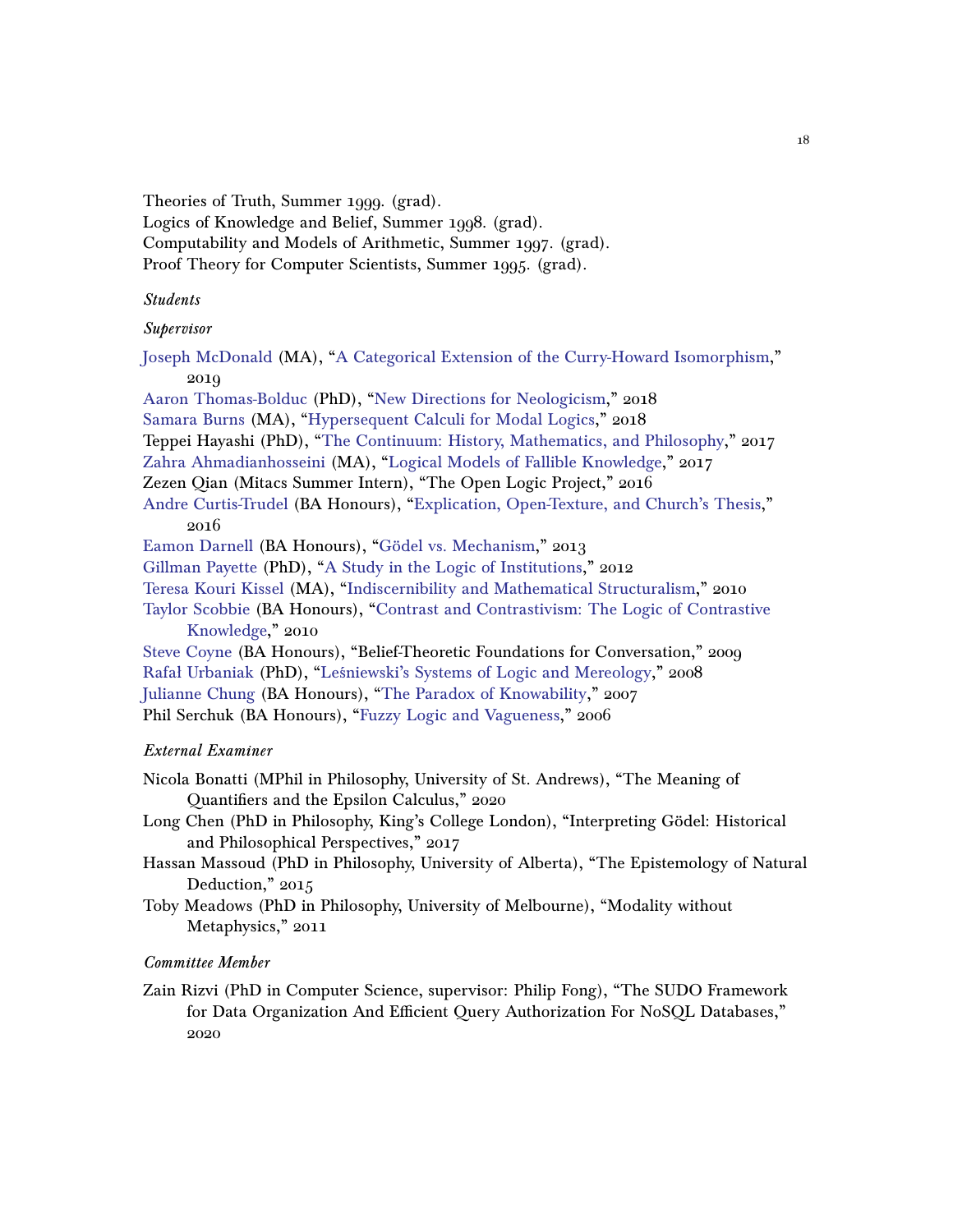Brent Odland (MA), ["Peirce's Triadic Logic: Continuity, Modality, and L,](http://hdl.handle.net/1880/112238)" 2020

- Prashant Kumar (MSc in Computer Science, supervisor: Robin Cockett), "Implementation of Message Passing Language," 2018
- Chad Mitchell Nester (MSc in Computer Science, supervisor: Robin Cockett), "Turing Categories and Realizability," 2017
- Mohammad Jafari (PhD in Computer Science, supervisor: Reyhaneh Safavi-Naini), "Modelling and Enforcing Purpose in Privacy Policies," 2013
- Jayalakshmi Balasubramaniam (MSc in Computer Science, supervisor: Philip Fong), "A Novel Approach to White-Box Policy Analysis," 2013
- Joseph Windsor (MA in Linguistics, supervisor: Darin Flynn), "When Nothing Exists: The Role of Zero in the Prosodic Hierarchy," 2012
- Cheng Xu (MSc in Computer Science, supervisor: Philip Fong), "The Specification and Compilation of Obligation Policies for Program Monitoring," 2011
- Julia Zochodne (BA Honours, supervisor: Nicole Wyatt), "What do We do with a Logic that is Formal?," 2009
- Steven Yuen (MSc in Computer Science, supervisor: Lisa Higham), "Formal Models and Implementations of Distributed Shared Memory," 2009
- Jennifer Runke (PhD in Philosophy, supervisor: Marc Ereshefsky), "Towards an Adequate Theory of Scientific Metaphor," 2008
- Jillian Hartman (MA in Creative Writing, supervisors: Susan Rudy, Tom Wayman), "Scrabbalah," 2005
- Craig Pastro (MSc in Computer Science, supervisor: Robin Cockett), "ΣΠ-Polycategories, Linear Logic, and Process Semantics," 2005
- Min Zeng (MSc in Computer Science, supervisor: Robin Cockett), "An Implementation of Charity," 2003
- Clement Loo (BA Honours, supervisor: Marc Ereshefsky), "The Role of Evolution in Behavior," 2003

### Teaching Awards

Nominated for Teaching Excellence Award, Student's Union, University of Calgary, 2020. Great Supervisor Award, Faculty of Graduate Studies, University of Calgary, 2019.

- Grants Insight Development Grant, Social Sciences and Humanities Research Council of Canada (SSHRC), "Toward a Philosophy of Programming Languages," CAD 45,378, 2020–2022.
	- Teaching Activity Grant, Faculty of Arts, University of Calgary, "How Do We Know?," CAD 1,000, 2018 (Co-applicant: Megan Delehanty).
	- Scholarship of Teaching and Learning Grant, University of Calgary, "Logic for the 21st Century," CAD 36,820, 2016–2017 (Co-applicants: Nicole Wyatt and Aaron Thomas-Bolduc).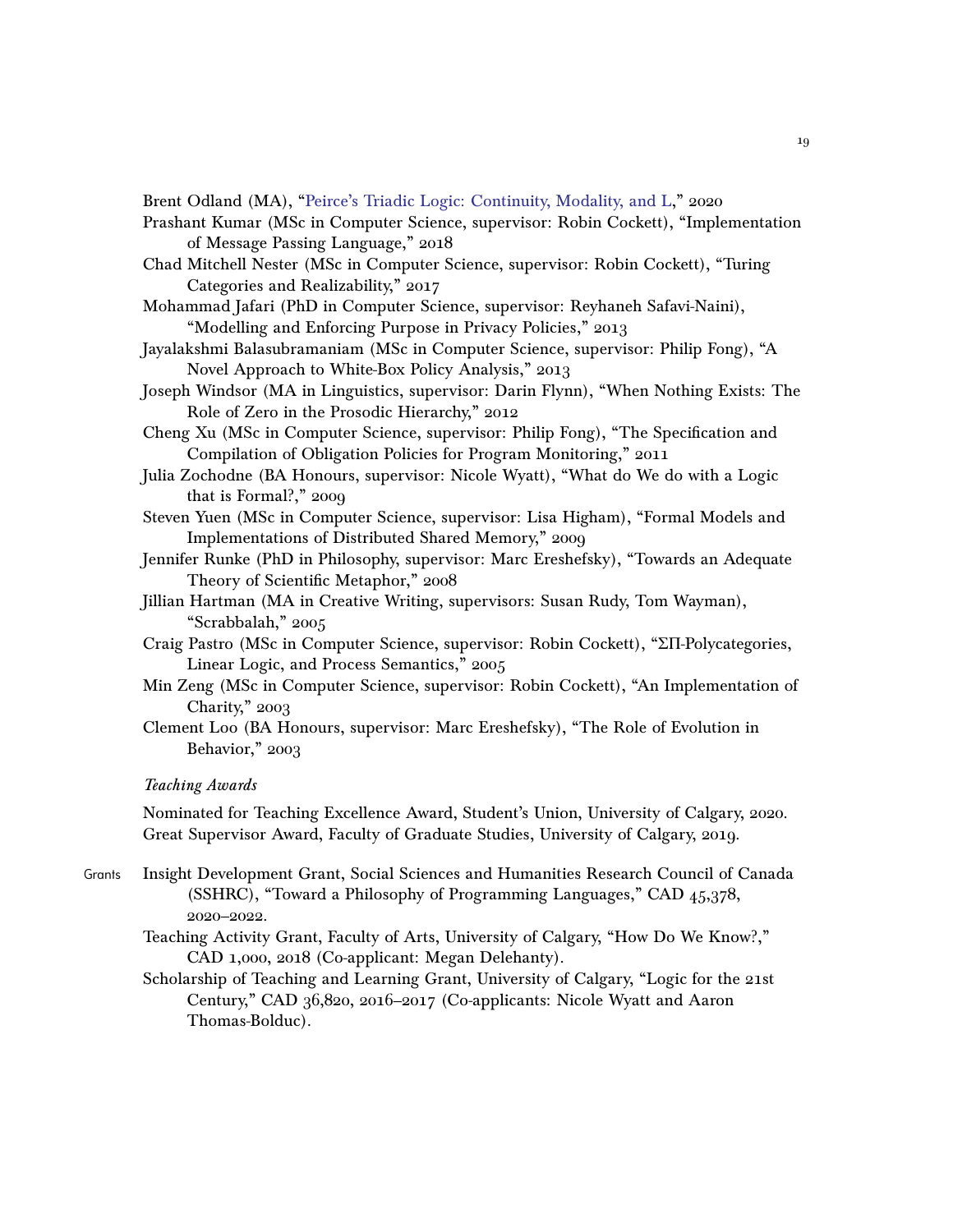- Teaching and Learning Practice Grant, University of Calgary, "The Open Logic Project," CAD 7,500, 2015–2016 (Co-applicant: Nicole Wyatt).
- Alberta Open Educational Resources Intitiative, "The Open Logic Project," CAD 43,000, 2015.
- Annual Fellowship, "Calgary Institute for the Humanities," , 2013–2014.
- Insight Grant, Social Sciences and Humanities Research Council of Canada (SSHRC), "The Collected Works of Rudolf Carnap (Phase 2)," CAD 133,680, 2012–2017 (Co-applicant: Dirk Schlimm, McGill University).
- Visiting Scholar Grant, University of Calgary Research Grants Committee, "Nuel Belnap, University of Pittsburgh," CAD 1,275, 2009.
- Standard Research Grant, Social Sciences and Humanities Research Council of Canada (SSHRC), "The Collected Works of Rudolf Carnap," CAD 64,900, 2008–2011 (Co-applicant: Dirk Schlimm, McGill University).

Discovery Grant, Natural Sciences and Engineering Research Council of Canada (NSERC), "Computational Aspects of the Epsilon Calculus," CAD 70,000, 2007–2012.

- Conference Grant, University of Calgary Research Grants Committee, "Mathematical Methods in Philosophy," CAD 6,000, 2006.
- Calgary Institute for the Humanities Annual Fellowship, teaching release, 2006–2007.
- Short Term Project Grant, University of Calgary Research Grants Committee, "The Essential Carnap," CAD 5,940, 2006.
- Travel Grant, University of Calgary Research Grants Committee, "International Symposium on Multiple Valued Logic, Singapore," CAD 1,500, 2006.
- Visiting Scholar Grant, University of Calgary Research Grants Committee, "John P. Burgess, Princeton University," CAD 1,300, 2004.
- Visiting Scholar Grant, University of Calgary Research Grants Committee, "William W. Tait, University of Chicago," CAD 1,150, 2004.
- Standard Research Grant, Social Sciences and Humanities Research Council of Canada (SSHRC), "The History of Logical Metatheory, 1900–1940," CAD 68,200, 2004–2007.
- Discovery Grant, Natural Sciences and Engineering Research Council of Canada (NSERC), "Gödel Logics: Foundations and Applications in Computer Science," CAD 38,000, 2003–2007.
- Canadian Hunter Young Innovator Award, University of Calgary, "Gödel Logics: Foundations and Applications in Computer Science," CAD 20,000, 2003.
- Travel Grant, University of Calgary Research Grants Committee, "International Symposium on Multiple Valued Logic, Tokyo, May 2003," CAD 1,500, 2003.
- Professional Development Grant, Faculty of Humanities, CAD 2,000, 2003.
- Visiting Scholar Grant, University of Calgary Research Grants Committee, "Matthias Baaz, Technische Universität Wien," CAD 1,850, 2002.
- Professional Development Grant, Faculty of Humanities, CAD 2,000, 2002.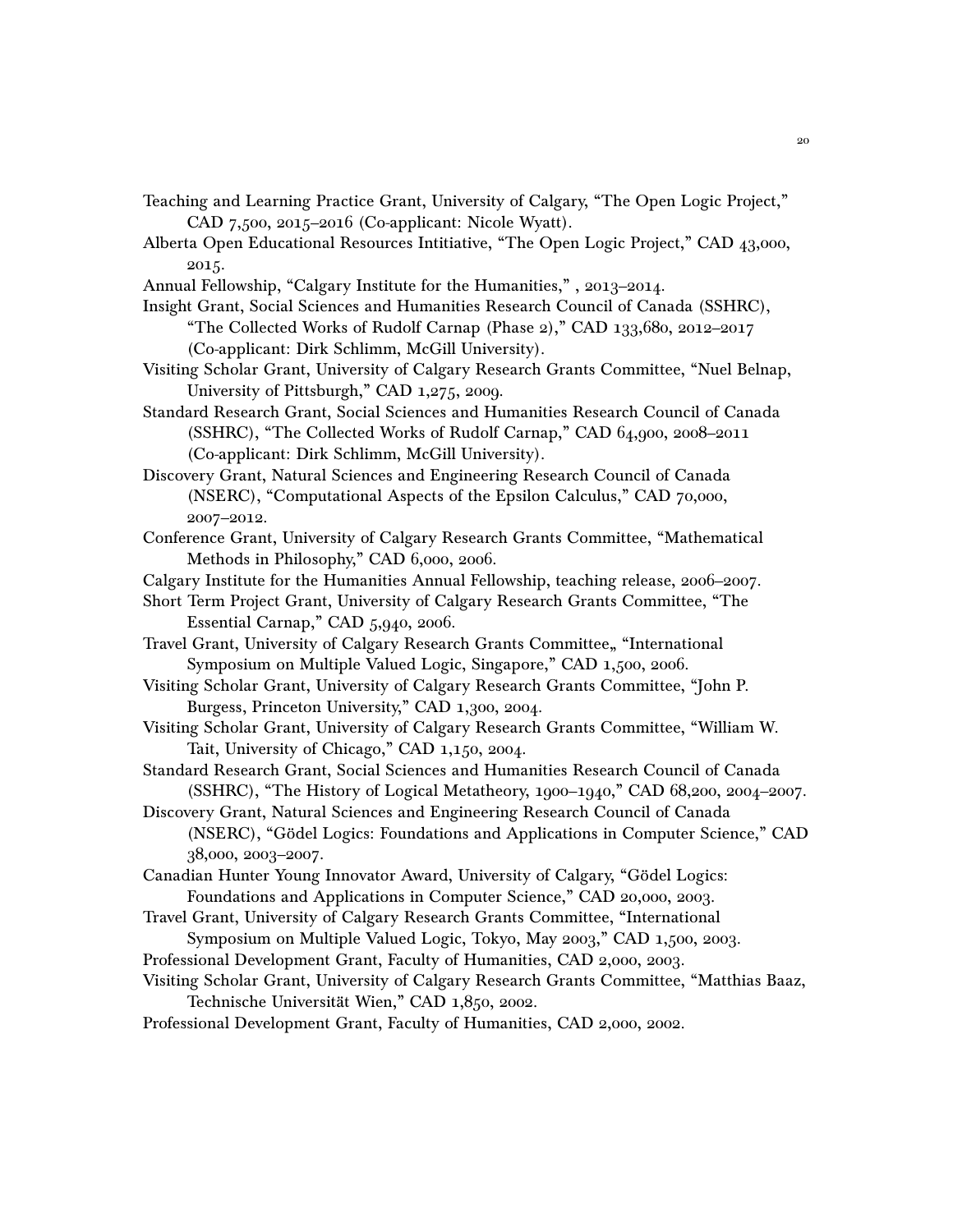Starter Grant, University of Calgary Research Grants Committee, "The Golden Age of

Logic: The Development of Logical Metatheory," CAD 10,000, 2002–2003. Professional Development Grant, Faculty of Humanities, CAD 2,000, 2001. Research Excellence Envelope Grant, University of Calgary, CAD 15,000, 2001–2002.

# Service Department of Philosophy, University of Calgary

Committee on Diversity and Climate, Chair. 2020–. Ad-hoc Committee on Online Learning, Member. 2020–. Undergraduate Program Committee, Member. 2019–. Graduate Program Director. 2015–2018. Committee on Diversity and Climate, Member. 2015–2018. Head's Advisory Committee, Member. 2013–2014, 2015–2018. Graduate Program Committee, Chair. 2015–2018. Field of Study Exam Standing Committee (Logic and Language), Member. 2015–2018. Preliminary Exam Standing Committee (Logic and Language), Chair. 2003–2004, 2008–2014. Graduate Program Committee, Member. 2002–2004, 2005–2006, 2009–2013. Hiring Committee (Logic and Philosophy of Science), Member. 2012. Speaker's Committe, Chair. 2008–2011. Hiring Committee (Logic and Philosophy of Science Postdoc), Member. 2010. Speaker's Committee, Member. 2005. Hiring Committee (Logic), Member. 2005–2006. Placement Director. 2002–2004, 2005, 2009. History and Philosophy of Science Programs, Co-Director. 2003–2004, 2005–2006. Hiring Committee (Epistemology), Member. 2005–2006. Webmaster. 2001–2008. Hiring Committee (Philosophy of Science), Member. 2004. Ad Hoc Committee on History and Philosophy of Science Undergraduate Programs, Chair. 2002–2003. Ad Hoc Committee on Department Self-Assessment Exercise, Member. 2002.

# University of Calgary

Calgary Institute for the Humanities, Executive Council. 2016–. Pacific Institute for the Mathematical Sciences, Calgary Site Steering Committee. 2016–. Calgary Mathematics and Philosophy Lecture Series, Department of Philosophy and Pacific Institute for the Mathematical Sciences, Organizer. 2015–.

Institute for Quantum Science and Technology, Council. 2010–. Calgary Peripatetic Research Group on Logic and Category Theory, Co-organizer. 2001–. Faculty of Graduate Studies, Awards Oversight Committee. 2016–2018. Faculty of Arts, Graduate Academic Review Committee, Vice Chair. 2015–2018.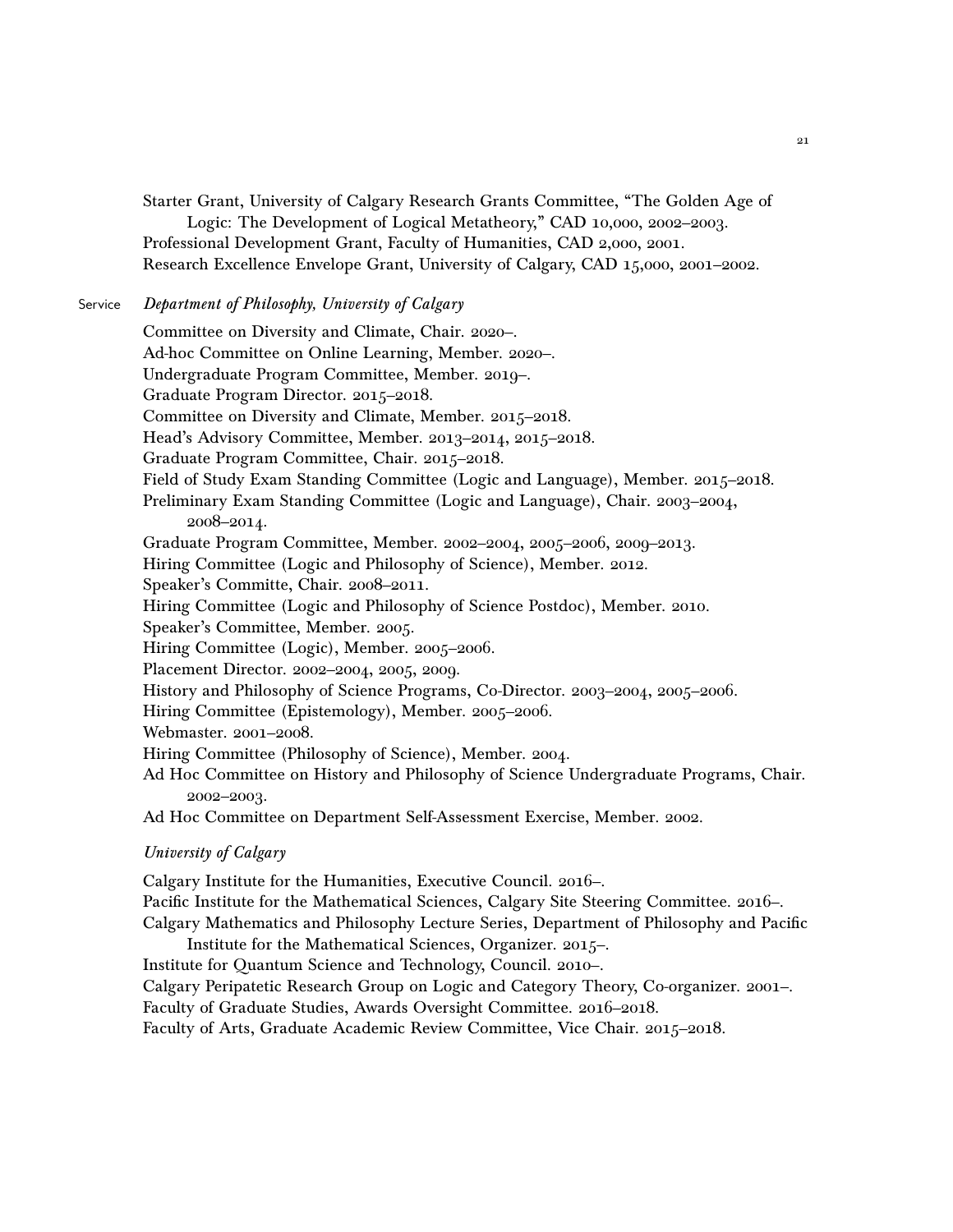Faculty of Arts, Faculty Merit Committee. 2017.

VP Teaching and Learning, Open Educational Resources Working Group. 2016–2018.

Taylor Institute for Teaching and Learning, Advisory Board to the Academic Director. 2016–2017.

Faculty of Arts, Tenure and Promotion Committee, Dean's Appointee. 2016.

Faculty of Arts, Executive Committee. 2011–2013.

Faculty of Humanities, Sabbatical Fellowship Committee. 2008–2009.

Faculty of Graduate Studies, Graduate Scholarships Committee. 2004–2005.

Department of Religious Studies, Headship Selection Committee. 2004.

Faculty of Humanities, Representative to Faculty of Science. 2003–2005.

Faculty of Humanities, Promotions Committee, Observer (Dean's Appointee). 2004.

Faculty of Humanities, Executive Committee, Member. 2001–2004.

# University of California, Berkeley

History and Philosophy of Logic, Mathematics, and Science Townsend Center Working Group, Organizer. 1998–2001.

Graduate Council, Advisory Committee on Graduate Student Instructor Affairs, Student Representative. 1997–1999.

Graduate Assembly, Committee on the Educational Improvement Grant Program, Member. 1997–1998.

Logic and Methodology of Science Graduate Student Association, President. 1995–1998.

Logic and Methodology of Science Graduate Student Association, Graduate Assembly Delegate. 1995–1998.

Academic Senate, Advisory Committee on International Education, Student Representative. 1995–1996.

## Professional Organizations

Philosophy of Mathematics Association, President. 2019–. Canadian Society for History and Philosophy of Mathematics, Council Member. 2018–. Association for Symbolic Logic, Membership Committee, Member. 2016–. Special Interest Group on Logic and Computation of the ACM, Education Committee, Member. 2014–. Kurt Gödel Society, Executive Board, Member. 1992–94, 2005–. Society for the Study of the History of Analytic Philosophy, Secretary. 2015–2019.

Association for Symbolic Logic, Website Committee, Member. 2014–2018.

Association for Symbolic Logic, Nominating Committee, Member. 2015–2016.

Philosophy of Mathematics Association, Executive Board, Member. 2015–2016.

Philosophy of Mathematics Association, Nominating Committee, Member. 2014–2016.

Society for the Study of the History of Analytic Philosophy, Board Member. 2009–2015.

Association for Symbolic Logic, Committee on Logic Education, Chair. 2009–2011.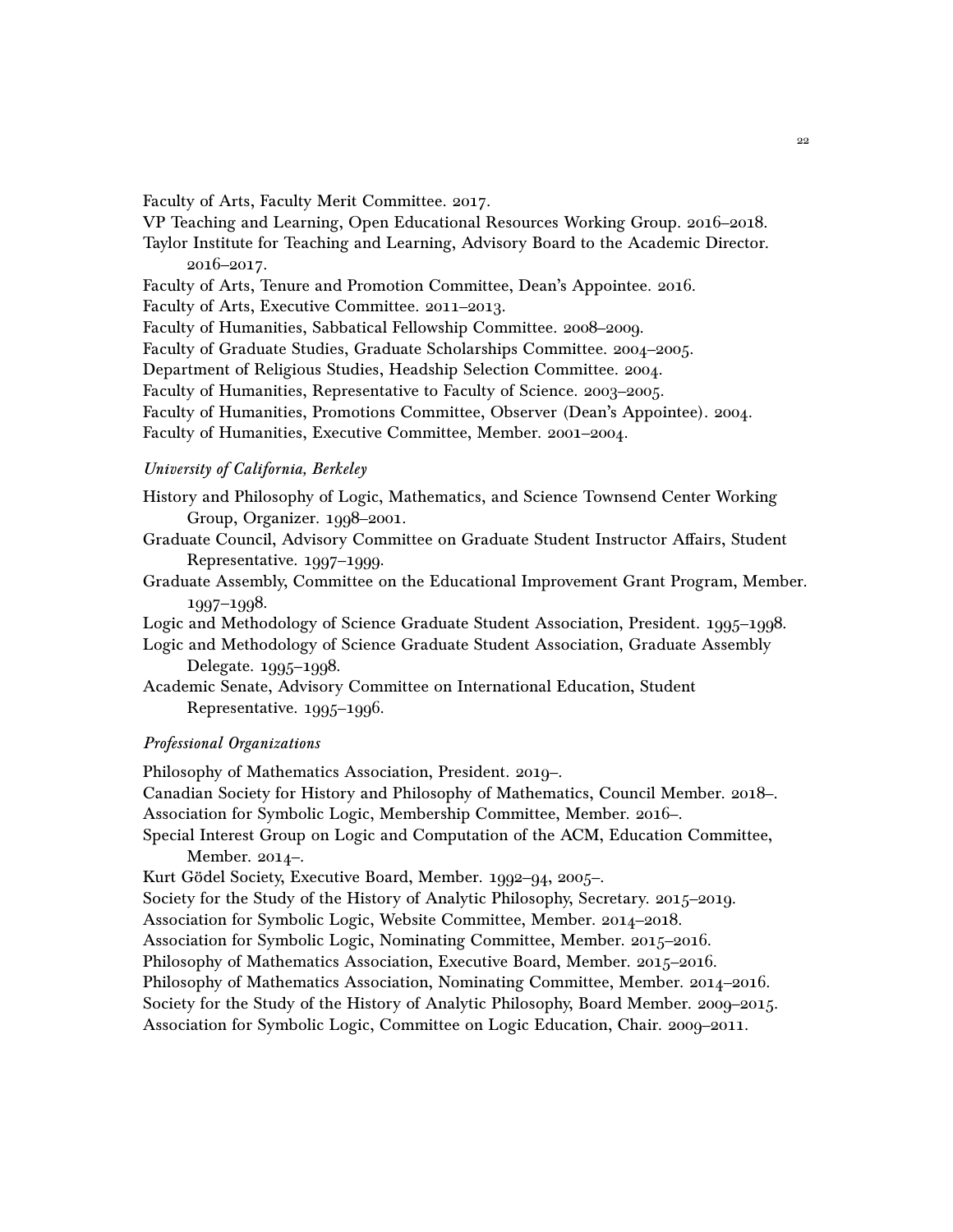Canadian Society for the History and Philosophy of Science, Advisory Board, Member. 2008–2011.

Association for Symbolic Logic, Council, Elected Member. 2008–2010.

Association for Symbolic Logic, Committee on Logic Education, Member. 2002–2008.

## **Conferences**

- Indian Conference on Logic an its Applications ICLA 2019, Program Committee Member. 2019.
- Western Canadian Philosophical Association WCPA, University of Calgary, Organizer. 2018.
- Second-Order Quantifier Elimination SOQE 2017, ESSLLI, Program Committee Member. 2017.
- Quantifiers and Determiners QUAD 2017, ESSLLI, Program Committee Member. 2017.
- Annual Meeting of the Society for the History of Analytic Philosophy SSHAP, University of Calgary, Organizer. 2017.
- Spring Meeting of the Association for Symbolic Logic, Seattle, Program Committee Chair. 2017.
- Annual Meeting of the Canadian Society for History and Philosophy of Mathematics CSHPM, University of Calgary, Local Organizer. 2016.
- Annual Meeting of the Association for Symbolic Logic, University of Connecticut, Special Session Organizer. 2016.
- Summer Program for Diversity in Logic, University of Massachussetts, Dartmouth, Advisory Board Member.
- Epsilon 2015: Hilbert's Epsilon and Tau in Logic, Informatics and Linguistics, Program Committee Member. 2015.
- Pacific Division of the American Philosophical Association, Program Committee Member. 2012–2015.
- Vienna Summer of Logic, Organizing Committee Member. 2014.
- Logic, Algebra, and Truth Degrees LATD 2014, Program Committee Member. 2014.
- Logic Colloquium: European Summer Meeting of the Association for Symbolic Logic, Vienna, Program Committee Member. 2014.
- Logic, Algebra, and Truth Degrees LATD 2013, Program Committee Member. 2013.
- Third International Congress on Tools for Teaching Logic, Program Committee Member. 2011.
- Carnap and the Legacy of Logical Empiricism, Institute Vienna Circle, Vienna, Organizer. 2010.
- Computability in Europe CiE, Program Committee Member. 2009.
- Logic Miniconference (Aldo Antonelli, Nuel Belnap, Krister Segerberg), University of Calgary, Organizer. 2009.
- Mathematical Applications in Philosophy, Banff International Research Station, Organizer. 2007.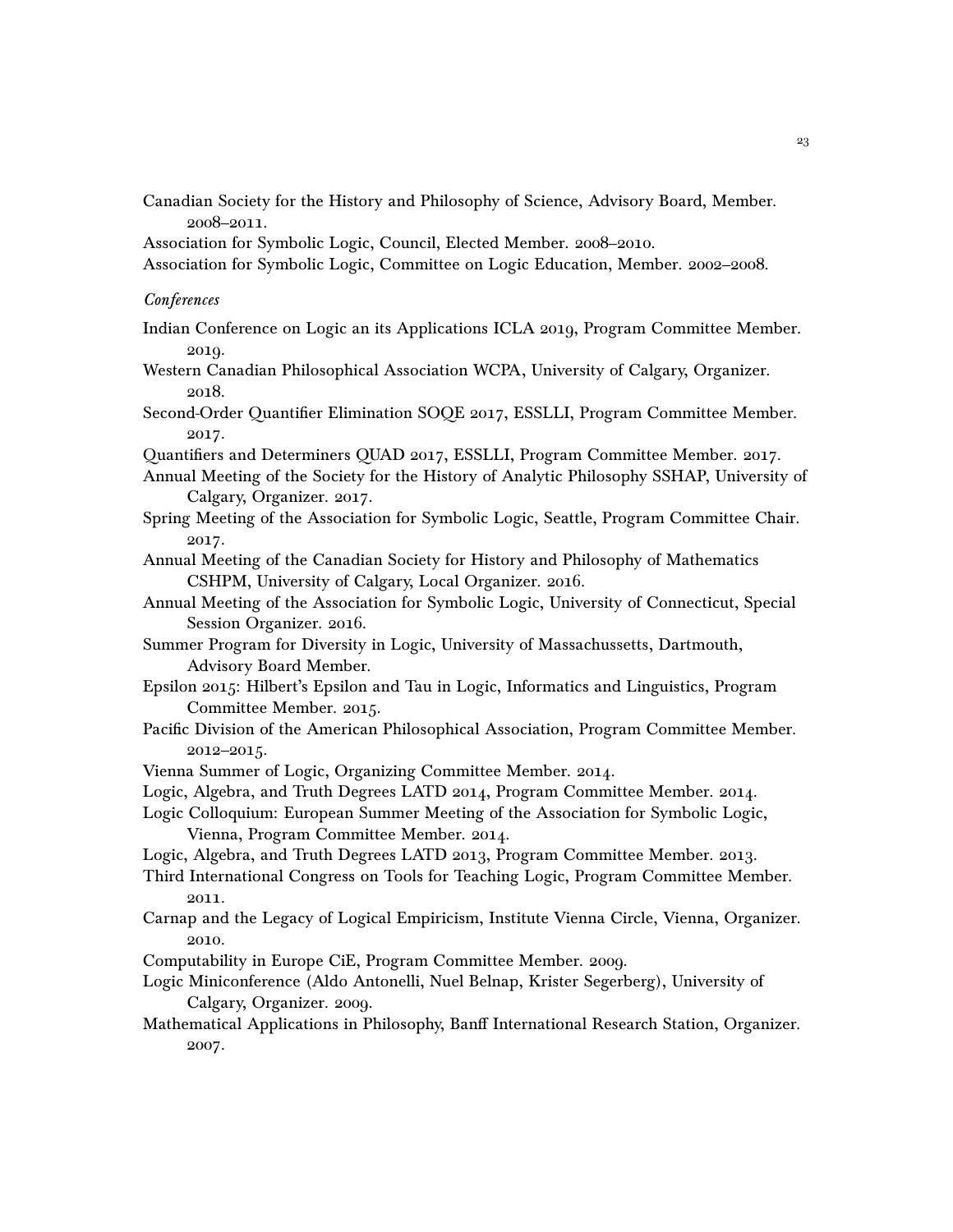- Uncertainty: Reasoning about Vagueness and Probability, Program Committee, Member. 2006.
- Logic Miniconference ( John Burgess, Kit Fine, Alasdair Urquhart), University of Calgary, Organizer. 2005.
- Annual Congress of the Canadian Philosophical Association, Program Committee Member. 2005.
- Spring Meeting of the Association for Symbolic Logic, Program Committee Member. 2005. Stanford-Berkeley Graduate Philosophy Conference, Organizing Committee Member.

1996–1998.

Fifth Kurt Gödel Colloquium, Vienna, Organizing Committee Member. 1997.

- Lecture Series "Collegium Logicum", Organizing Committee Chair. 1992–1994.
- Workshop on Proof Theory, Complexity, Metamathematics, Vienna, Organizing Committee Chair. 1994.

Third Kurt Gödel Colloquium, Brno, Organizing Committee Member. 1993.

#### Reviewer

- Presses: Blackwell, Cambridge University Press, Oxford University Press, Princeton University Press, Springer.
- Journals: Archive for Mathematical Logic, American Philosophical Quarterly, Bulletin of Symbolic Logic, Dialectica, Ergo, Erkenntnis, European Journal for Philosophy of Science, Historia Mathematica, History and Philosophy of Logic, Journal of Applied Logic, Journal of Philosophical Logic, Journal of Symbolic Logic, Journal of Applied Non-Classical Logics, Journal of Humanistic Mathematics, Journal of Logic and Computation, Journal of Logic, Language, and Information, Logic Journal of the IGPL, Logic and Logical Philosophy, Journal for the History of Analytic Philosophy, Mathematical Logic Quarterly, Mind, Notre Dame Journal of Formal Logic, Philosopher's Imprint, Philosophia Mathematica, Philosophical Transactions of the Royal Society A, Review of Symbolic Logic, Studia Logica, Studies in History and Philosophy of Science, Synthese, Theoretical Computer Science.
- Conferences: Indian Conference on Logic and its Applications 2019; Logica 2018; Western Canadian Philosophy Association 2002, 2004, 2016, 2018; Canadian Philosophical Association 2003, 2006, 2008, 2017; Workshops on Computer Science Logic 1994, 1995, 2002, 2017; Logic in Computer Science 2015; Computability in Europe 2008; Logic for Programming and Automated Reasoning 1992, 2005, 2007; World Congress on Universal Logic 2005; Society for Exact Philosophy 2005; International Joint Conference on Automated Reasoning 2004; International Symposia on Multiple Valued Logic 1994, 1998; Kurt Gödel Colloquia 1993, 1997; International Conference on Automated Deduction 1994, 2004; European Conference on Artificial Intelligence 1994; Workshop on Tableau-based Deduction, 1993.
- Granting Agencies: Austrian Science Fund, Fonds Québéquois de Recherche sur la Société et Culture, Natural Sciences and Engineering Research Council of Canada NSERC, Research Foundation Flanders, Social Sciences and Humanities Research Council of